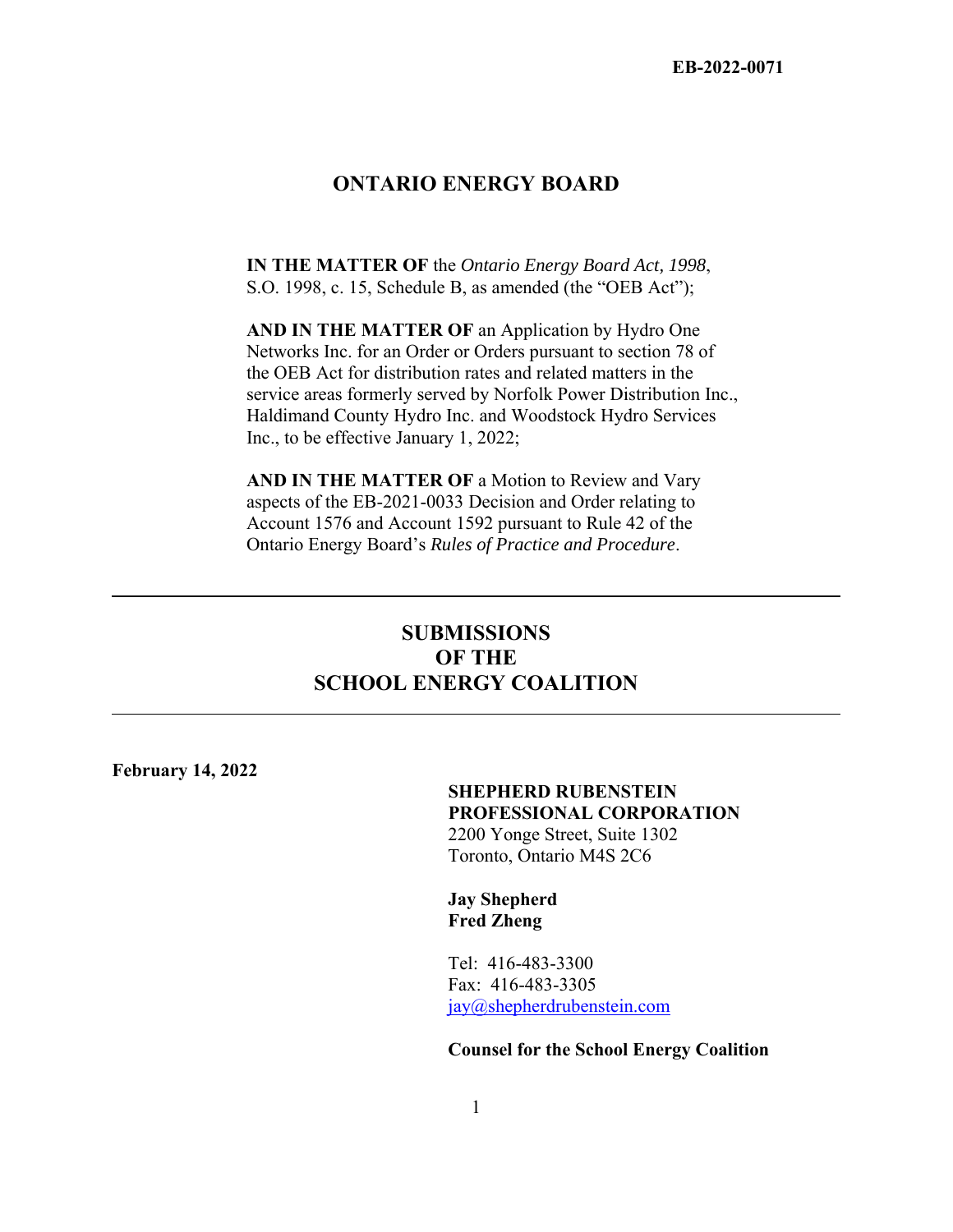# **TABLE OF CONTENTS**

| 1.1 |                                                                           |  |
|-----|---------------------------------------------------------------------------|--|
| 1.2 |                                                                           |  |
|     |                                                                           |  |
| 2.1 |                                                                           |  |
| 2.2 |                                                                           |  |
| 2.3 |                                                                           |  |
| 2.4 |                                                                           |  |
| 2.5 |                                                                           |  |
|     |                                                                           |  |
| 2.6 |                                                                           |  |
|     |                                                                           |  |
| 3.1 |                                                                           |  |
| 3.2 |                                                                           |  |
| 3.3 |                                                                           |  |
| 3.4 |                                                                           |  |
| 3.5 | BENEFITS FOLLOW COSTS PRINCIPLE AS APPLICABLE TO TAX TIMING DIFFERENCES24 |  |
|     |                                                                           |  |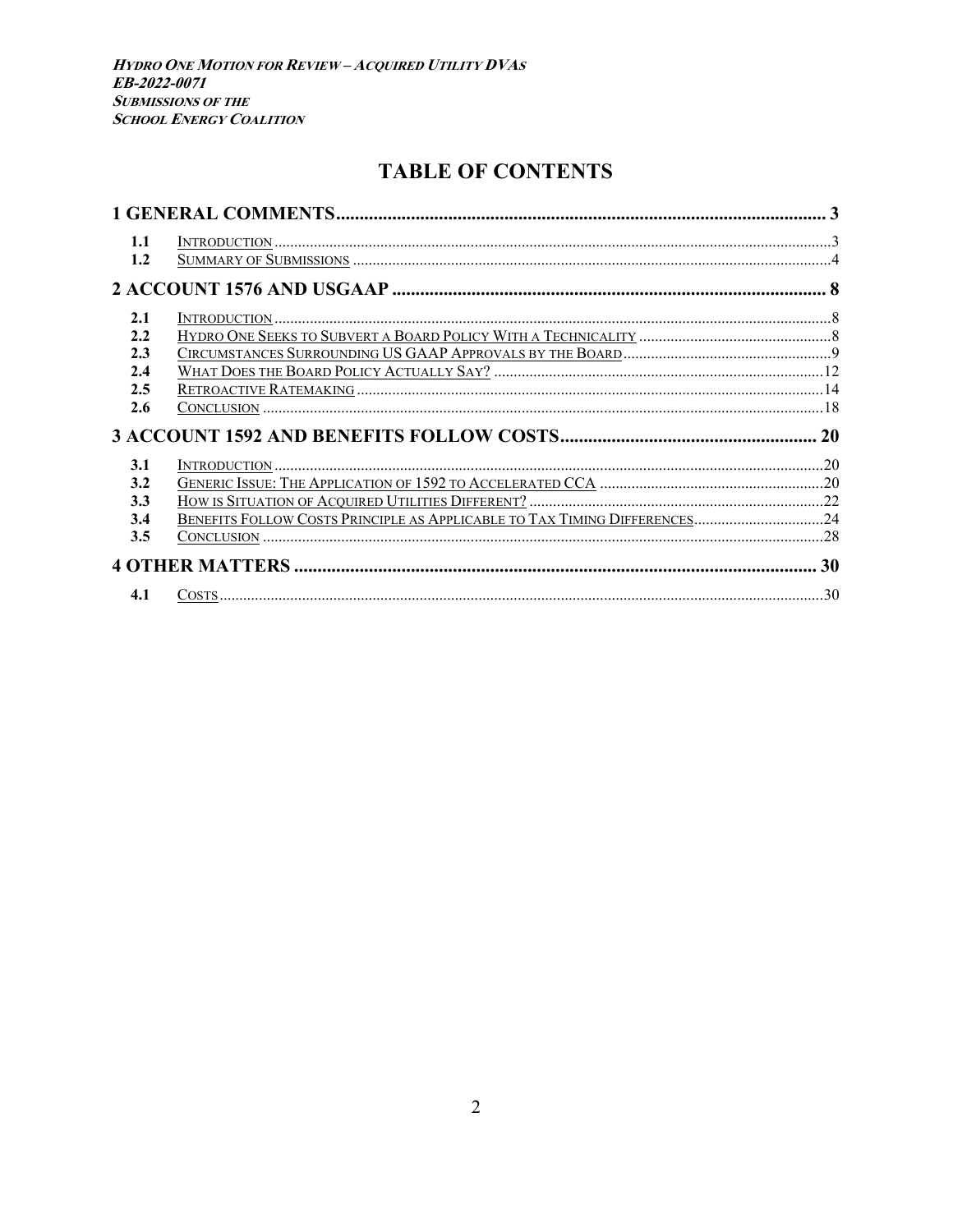## **1 GENERAL COMMENTS**

#### **1.1** *Introduction*

- **1.1.1** On December 16, 2021 the OEB issued a decision with reasons (the "Decision") in the matter of EB-2021-0033, an Application by Hydro One Networks ("Hydro One" or the "Applicant") for 2022 rates for three acquired utilities (the "Acquired Utilities"), Norfolk Power Distribution Inc., Haldimand County Hydro Inc., and Woodstock Hydro Services Inc.
- **1.1.2** In the Decision the OEB made, *inter alia*, two specific determinations (the "Determinations") with respect to deferral and variance accounts (DVAs) for the Acquired Utilities:
	- **(a)** That the Applicant was required to continue to record amounts in Account 1576 for Woodstock for the period 2016 to 2022 (assuming rebasing for Woodstock in 2023).
	- **(b)** That the Applicant was required to record amounts in Account 1592, Subaccount CCA Changes for each of the Acquired Utilities for the period 2018 to 2022 (again assuming a 2023 rebasing).

In the case of each of these four accounts, it is expected (subject to some uncertainty below with respect to 1576) that the amounts to be recorded in the accounts would be credits that would, at a time determined by the OEB, likely on rebasing, be refunded to customers. Hydro One has not disclosed to the OEB what the credit amounts due to the customers would be.

- **1.1.3** On January 7, 2022, the Applicant filed a notice of motion under Rule 42 with respect to the Determinations. The OEB has assigned this proceeding EB-2022-0071, and by Notice of Hearing dated January 12, 2022 (the "Notice") has deemed certain parties, including the School Energy Coalition, to be intervenors in this proceeding, and established a timetable for submissions. Hydro One filed its Argument in Chief, which supplements its Notice of Motion, on January 31, 2022.
- **1.1.4** These are the Submissions of the School Energy Coalition with respect to the Motion to Review.
- **1.1.5** The OEB did not, in the Notice, make a determination as to whether the threshold test is met as set forth in Rule 43. However, the OEB did determine that it did not want preliminary submissions on the threshold test from the parties. These Submissions therefore do not include any submissions with respect to the threshold test.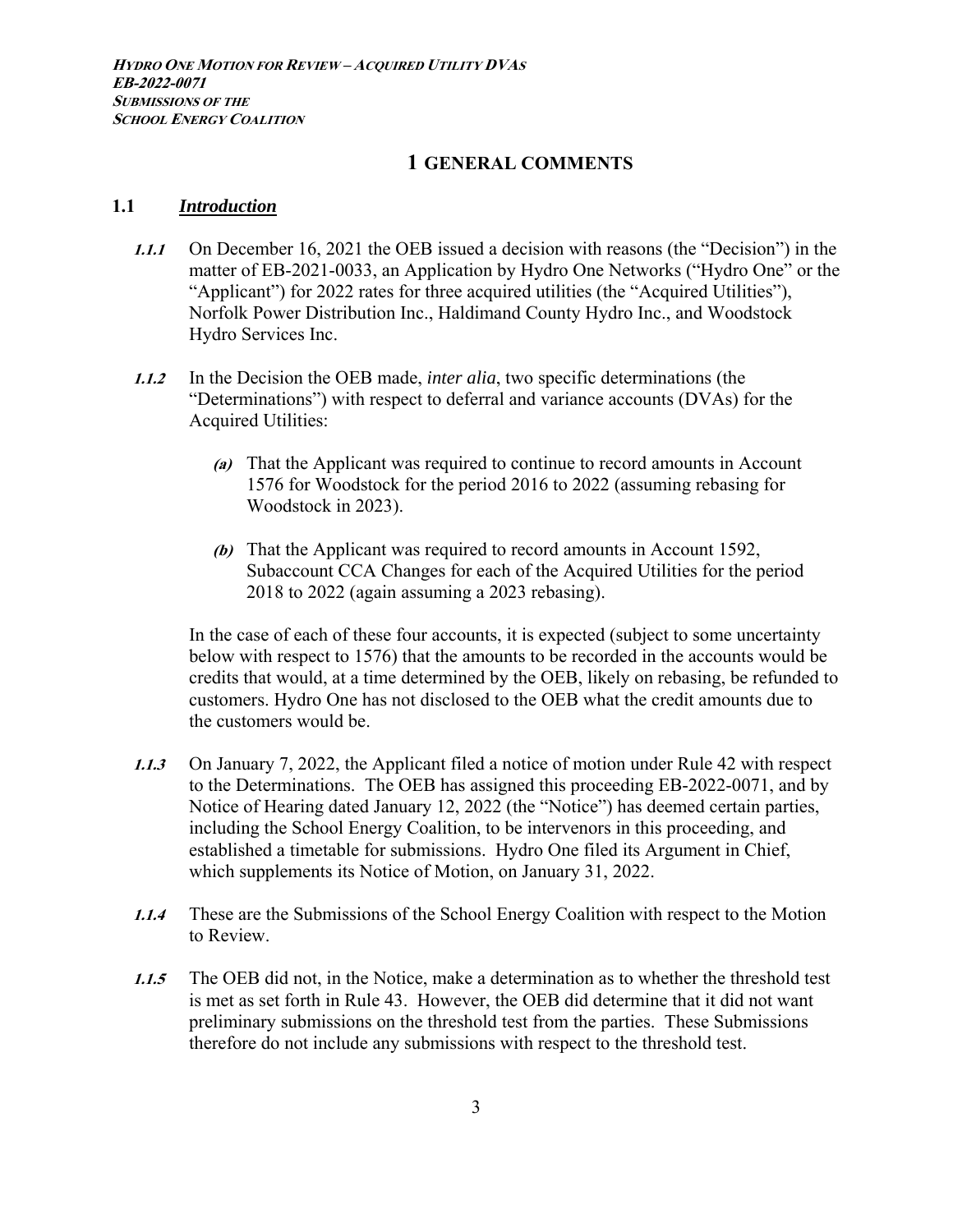- **1.1.6** Unlike most proceedings, in this case the short time frames made it difficult for parties to co-ordinate their activities, sharing drafts and positions as we normally do. Indeed, because the list of intervenors has been deemed, SEC does not know which of those intervenors who are deemed will be making submissions. Notwithstanding that, SEC does not believe its submissions herein will be duplicative of the submissions of any other party.
- **1.1.7** SEC has organized these Submissions into the two claims of error by the Applicant, one for account 1576 (Woodstock<sup>1</sup>), which essentially depends on whether that account ended when Woodstock was allowed to move to USGAAP, and the other for account 1592 (all three Acquired Utilities), which is basically founded on the concept of Benefits Follow Costs.

#### **1.2** *Summary of Submissions*

- **1.2.1** The detailed submissions of the School Energy Coalition can be summarized a follows.
- **1.2.2** *Account 1576.*

- **(a)** *A Technicality, Nothing Else.* The purpose of this account was to ensure that if the accounting principles and rules built into rates were changed, and as a result on the next rebasing rate base (PP&E) was higher or lower than it otherwise would have been, the rate base differential would be recovered from, or refunded to, customers. The Decision implements this purpose. Hydro One seeks to establish and benefit from a technicality that, they say, limits this account to changes from CGAAP to IFRS or modified IFRS (MIFRS), and does not apply to utilities that move to USGAAP, thus subverting the purpose of the account.
- **(b)** *Impact and Information Asymmetry*. When the OEB approved the move to USGAAP for each of the Acquired Utilities, Hydro One implied that the impacts that would arise moving to IFRS would not arise moving to USGAAP. That is continued in its Argument in Chief, but may in fact not mean what it appears to mean. Hydro One has not in fact disclosed whether the technicality on which they propose to rely will in fact cost the ratepayers money. As long as the MIFRS depreciation rates established prior to 2015 continue during USGAAP, the annual impacts on rate base will also continue. Further, USGAAP may add new capitalization of overhead that will again increase PP&E over the CGAAP baseline. Hydro One has this information, but to the

 $1$  SEC has not been able to identify why the same issues would not arise with respect to both Norfolk and Haldimand, and eventually with respect to Orillia and Peterborough. However, as the Motion and the Decision on Account 1576 relate only to Woodstock, these Submissions are restricted on the 1576 issue to Woodstock.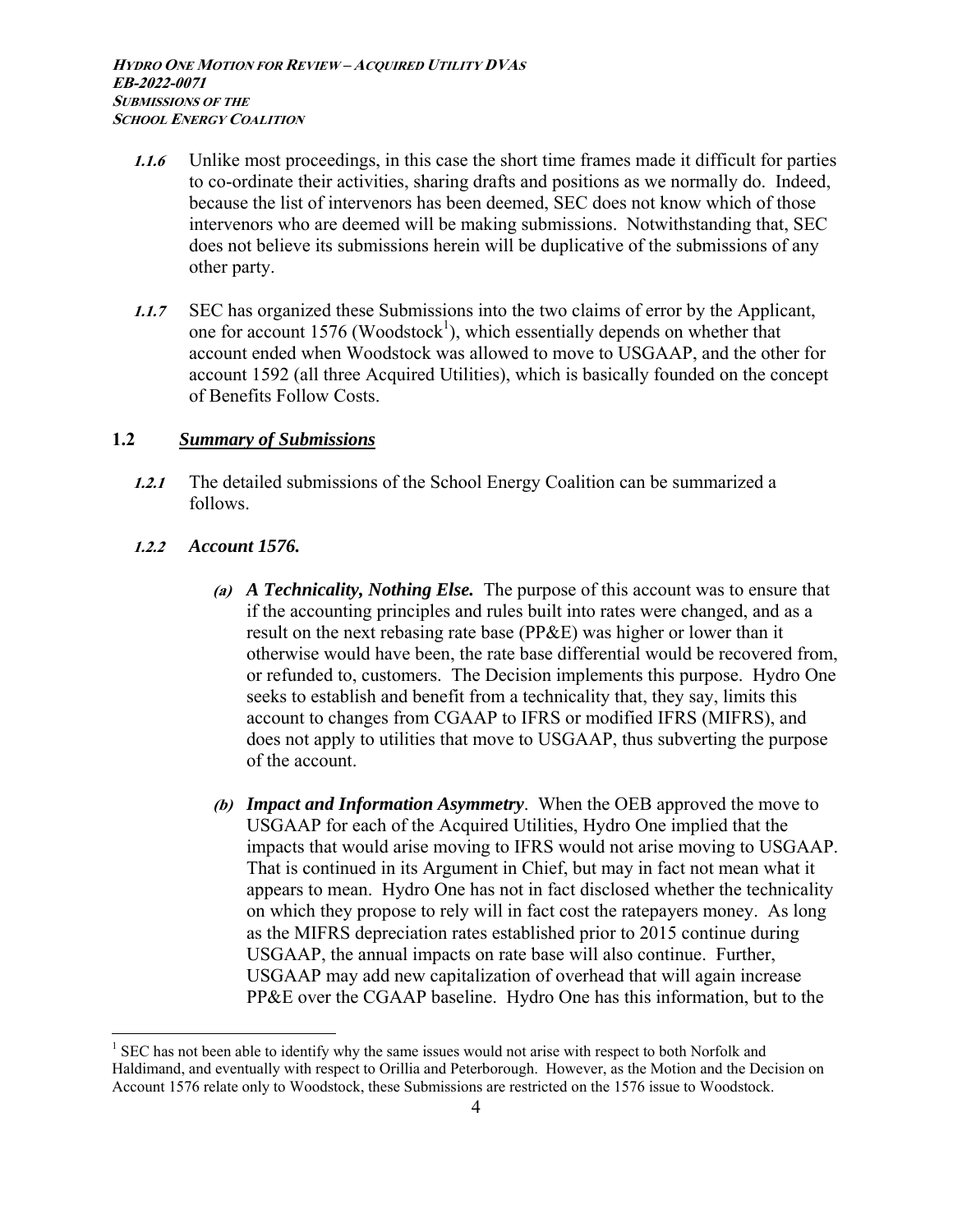best of our knowledge has not disclosed it to the Board.

- **(c)** *The Board Policy on Which Account 1576 is Based.* Hydro One cites certain OEB documents to create its technicality, but does not go back to the Board policy document determining that a PP&E deferral account should be created. That policy document not only sets out the principles on which it is based, but also expressly states that all aspects of the policy document will apply to utilities that shift to USGAAP, and, pointedly, does not make an express exception for the PP&E deferral account.
- **(d)** *Retroactive Ratemaking.* The Applicant's claim that applying account 1576 to any period after Woodstock moved to USGAAP is retroactive ratemaking is wrong on at least four counts:
	- **(i)** *Not Retroactive.* The original Board policy on which the account was based expressly contemplates that changing to USGAAP will involve the same policy guidance, so there is in fact no retroactivity. The expectations were known at the outset.
	- **(ii)** *USGAAP Approvals based on Applicant's Representations.* Approval of the use of USGAAP was based on representations by Hydro One that customers would not experience any negative consequences of the change, which may not have been correct.
	- **(iii)** *Rule Against Retroactivity is Not Symmetrical.* The retroactivity rule is not symmetrical, and does not apply where the result of information known to the utility is that customers are charged more during a past period than a just and reasonable amount. Where an order would provide a credit to ratepayers for these past overcharges it is, in these circumstances, allowed.
	- **(iv)** *The Issue of Appropriate Rate Base in 2023 Remains.* The issue of the impact of changed accounting standards on opening 2023 rate base would in any case remain an issue in the 2023 rebasing, and any solution to that issue would have a current (not retroactive) solution that has the same impact as account 1576.
- **(e)** *Hydro One Seeking a Retroactive Order.* The essence of the claim with respect to 1576 is that, in approving USGAAP, the OEB should have ordered Hydro One to end the use of Account 1576. Hydro One did not request such an order at the time of the USGAAP approvals, and is now seeking to obtain such an order retroactively.
- **1.2.3 Account 1592.** It is not clear whether Hydro One is challenging the CCA Changes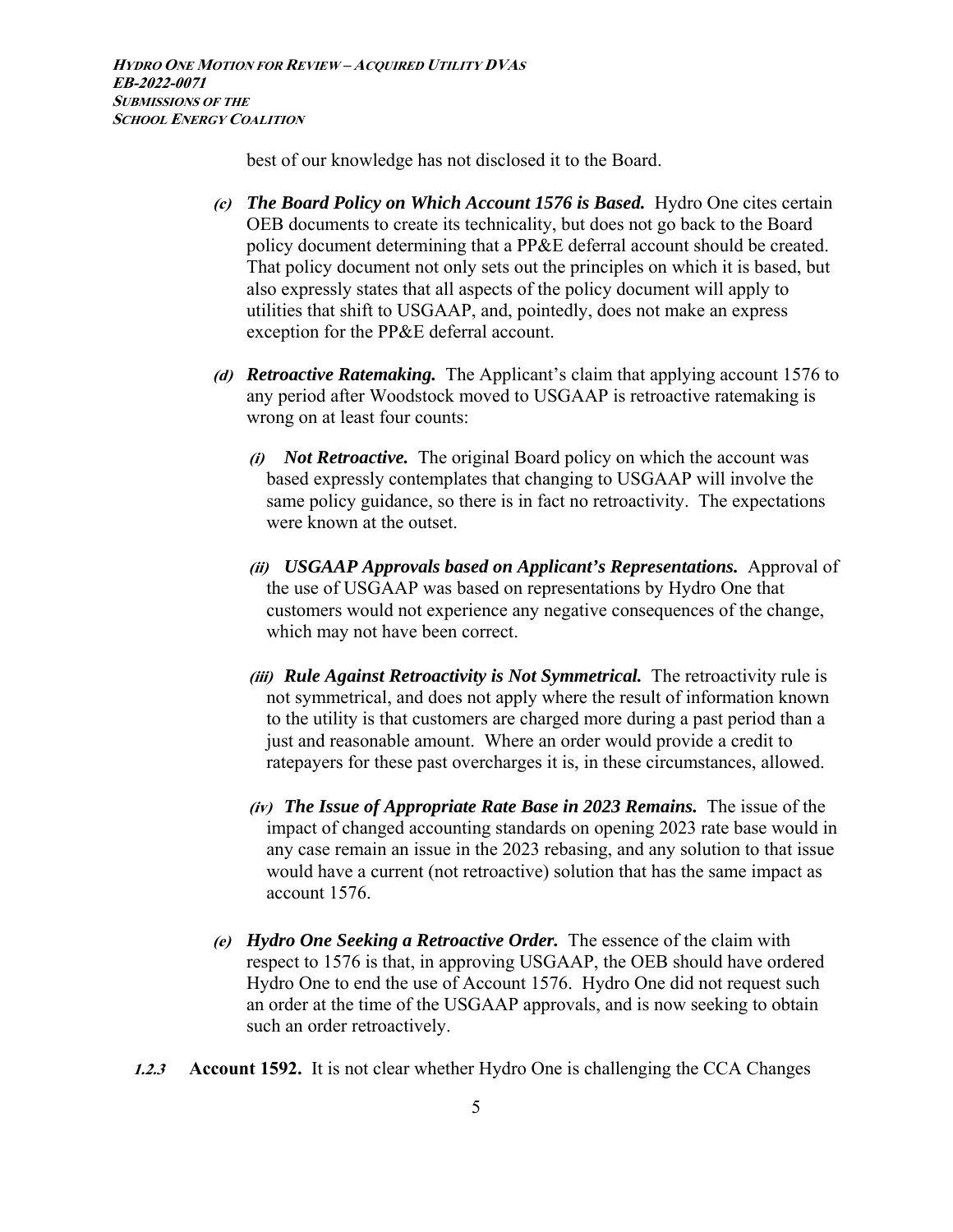subaccount generically (i.e. as applied to all utilities), or just in the specific circumstances of the Acquired Utilities.

- **(a)** *Generic Challenge.* If Hydro One is taking the position that Account 1592, Subaccount CCA Changes cannot legally apply to any utility during IRM due to the "benefits follow costs" principle, then SEC submits that:
	- **(i)** The OEB should give notice to all parties including utilities, customer groups, and others - who could be affected that this legal issue has been raised, and in the meantime this Motion should be held in abeyance; and.
	- **(ii)** Strict application of "benefits follow costs" to tax timing differences (as opposed to absolute tax savings) will result in less of the tax benefits of timing differences being retained by utilities during a formula ratemaking period, not more. The current OEB policy strikes a balance in that regard.
- **(b)** *Specific Circumstances.* If Hydro One is taking the position by implication that, because of their specific rate plan (a freeze negotiated by them in a commercial transaction, followed by IRM), they are in different circumstances from other utilities with regard to CCA Changes, they have not provided any evidence or submissions supporting that. In fact, they are not in different circumstances:
	- **(i)** They have a formula rate plan, proposed by Hydro One and then established by the OEB, that assumes a set of tax rules will continue to be in place. The Board's policy is that, when that set of tax rules change during the formula rate period, the impact is recorded in a deferral account for later disposition, so that both utility and ratepayers are kept whole. Like all other utilities regulated by the OEB, Hydro One adds assets during its rate plan, and the tax changes affecting those new assets apply to them.
	- **(ii)** Like all other utilities regulated by the Board, increases in CCA levels during a formula rate period mean lower taxes for the shareholders during that rate period, and higher taxes included in rates upon rebasing and in the future. CCA is a fixed pool, so using more at the outset means there is less available later. Account 1592 seeks to rebalance that inequity where the tax rules change. In this respect, Hydro One is no different from any other utility.
- **(c)** *Benefits Follow Costs.* Hydro One's fundamental argument is that they are buying new assets, which are costs borne by them and not the ratepayers, so any tax savings associated with those assets belong to the shareholders. In fact, the costs are not borne by Hydro One. They are financed by Hydro One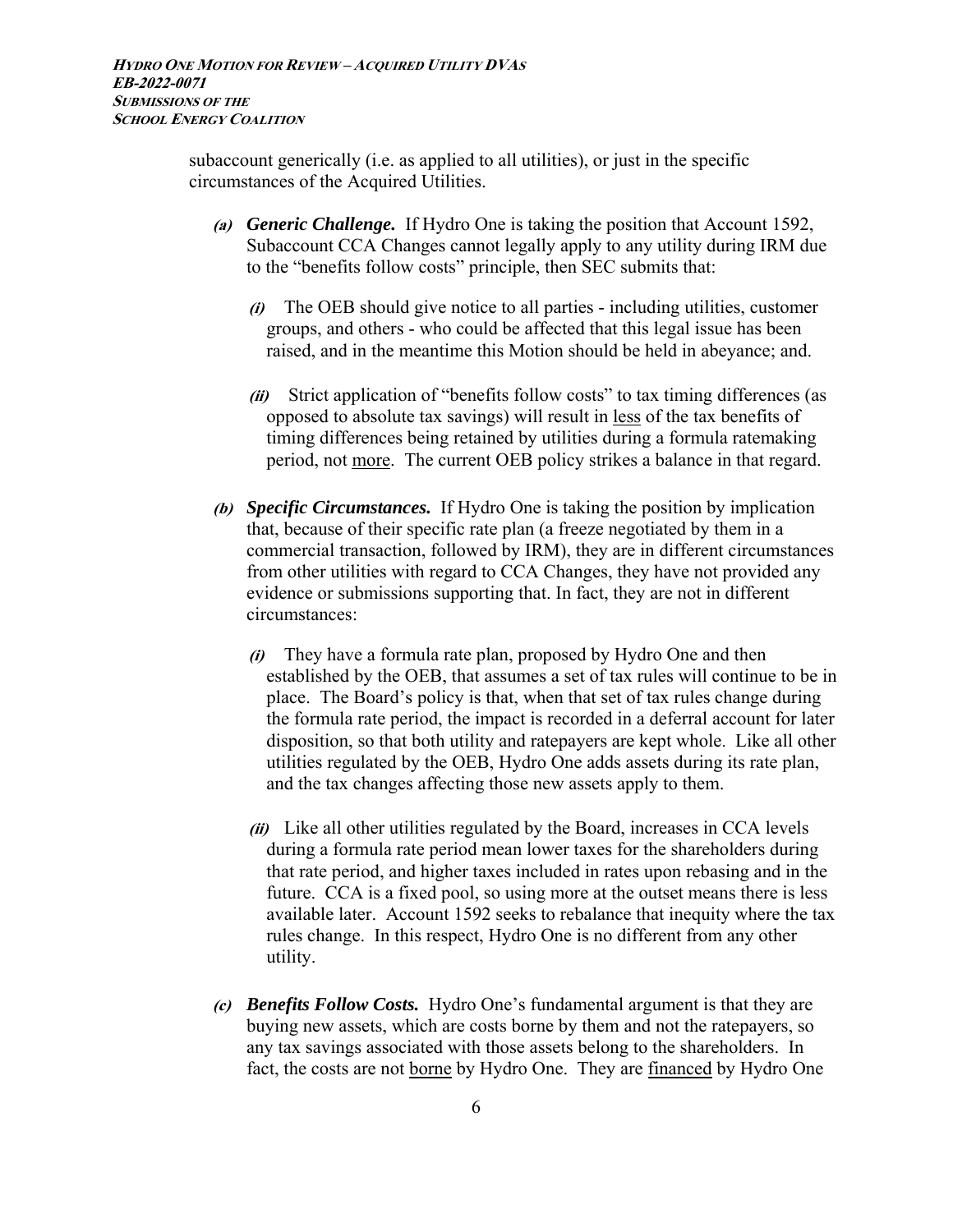**HYDRO ONE MOTION FOR REVIEW – ACQUIRED UTILITY DVA<sup>S</sup> EB-2022-0071 SUBMISSIONS OF THE SCHOOL ENERGY COALITION**

> during the formula rate period, with part of the amortized cost and return covered by the depreciation and return already built into rates. Then, the remainder of the cost is included in rate base and recovered in rates, with return, over time. It is not correct to say that the costs are not paid by the ratepayers. All utility costs are ultimately paid by the ratepayers one way or the other.

**(d)** *Inapplicable Legal Reference.* The Divisional Court decision on which Hydro One relies is quite specifically about a cost that was outside of the regulated business, and tax benefits said to flow from it. The costs in this case are all entirely within the regulated business.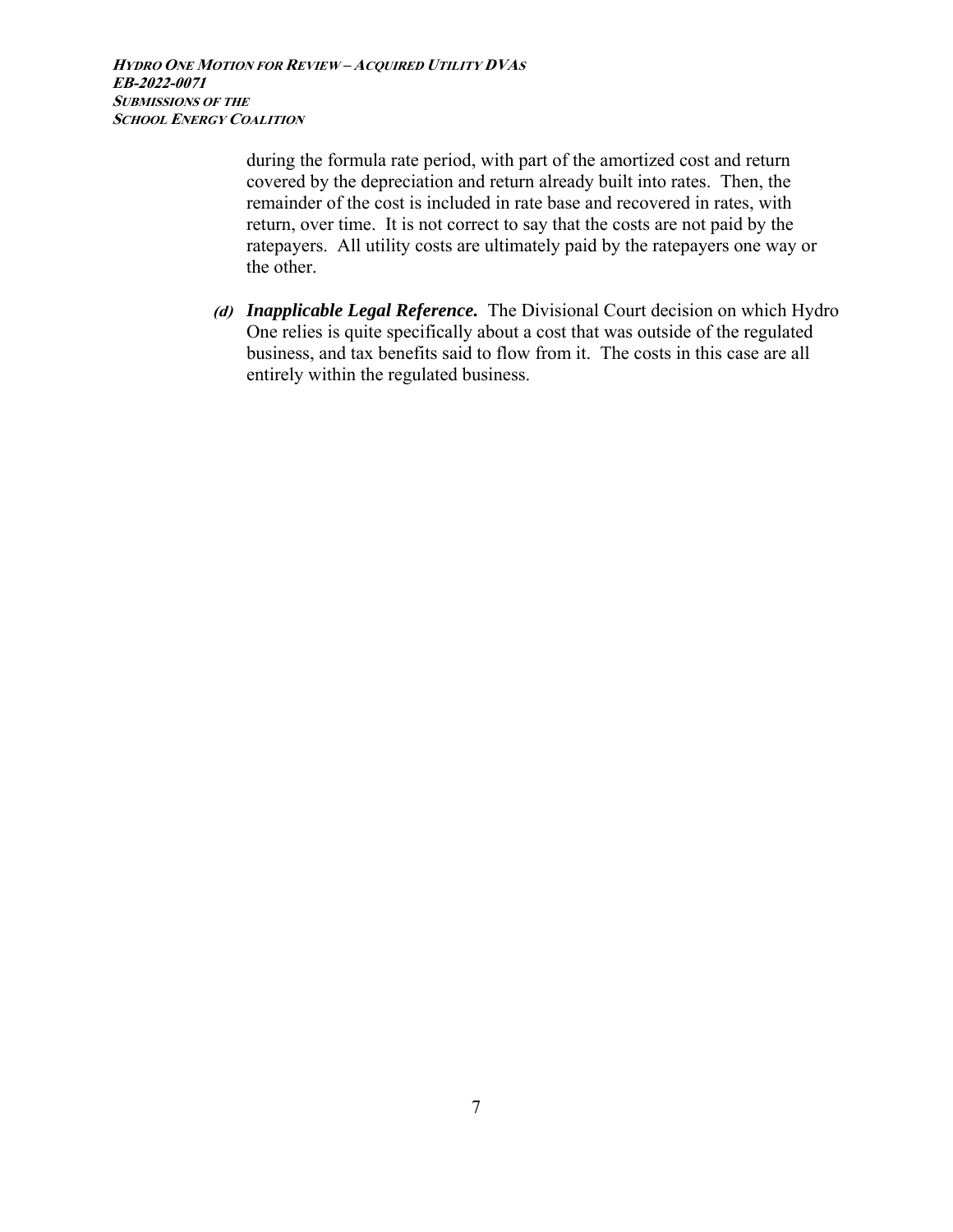## **2 ACCOUNT 1576 AND USGAAP**

#### **2.1** *Introduction*

- **2.1.1** The Applicant takes the position that:
	- **(a)** Utilities transitioning to USGAAP were exempt from the application of Account 1576, and
	- **(b)** As a result, applying Account 1576 to Woodstock after 2015 is impermissible retroactive ratemaking.
- **2.1.2** Both of these assertions are wrong. Utilities transitioning to USGAAP were expressly and clearly not exempt from Account 1576, and retroactive ratemaking does not apply where the regulator seeks to return to customers a credit that arose only because of information in the hands of the utility that was not disclosed to the regulator.

#### **2.2** *Hydro One Seeks to Subvert a Board Policy With a Technicality*

- **2.2.1** *Purpose of Account.* The starting point is the purpose for Account 1576.
- **2.2.2** Utilities were making changes in accounting rules during a period of formula ratemaking – either by Board order or voluntarily – that would have the effect of increasing or decreasing the PP&E component of rate base from the rate base that would have obtained under CGAAP. When utilities rebased, rate base would be higher than was expected when rates were previously set, solely because of a change in accounting. In the meantime, utilities would have higher net profits during the formula rate period because depreciation in rates exceeded depreciation for accounting purposes. Account 1576 was designed to correct for this.
- **2.2.3** While the event initiating this issue was the shift to IFRS (or MIFRS), that event also resulted in some utilities, including Hydro One, shifting to USGAAP.
- **2.2.4** Woodstock changed its accounting from CGAAP to MIFRS in 2012, with the result that depreciation was reduced and overhead capitalization rules were changed. The result was a net increase in closing PP&E rate base each year from 2012 onwards. By the end of 2015, PP&E rate base was more than \$2 million higher than it would have been under CGAAP.
- **2.2.5** *Did the Purpose End in 2015?* What happened at the end of 2015, when Woodstock switched to USGAAP? Did the depreciation rates revert to the CGAAP levels? Did the overhead capitalization revert to CGAAP rules?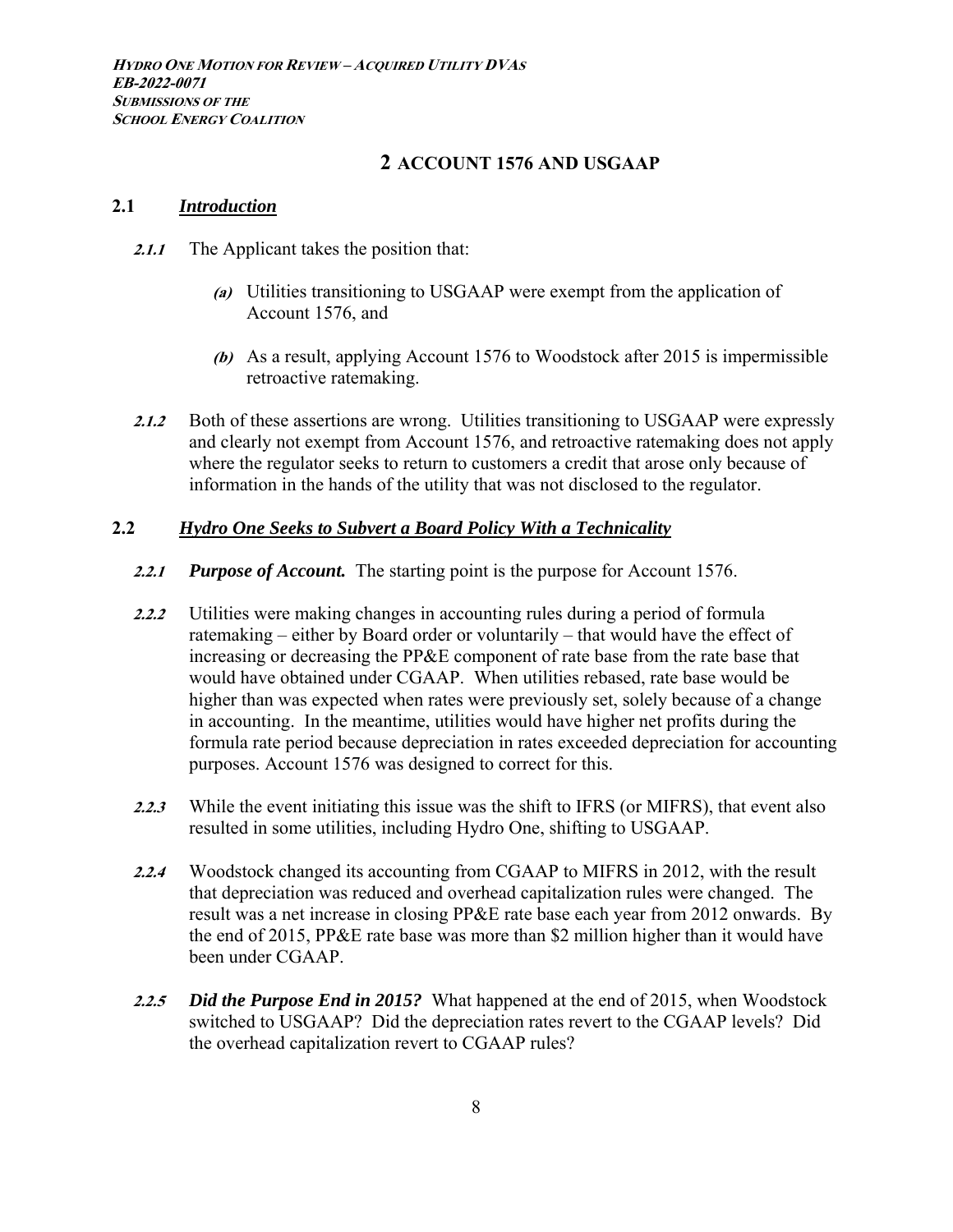- **2.2.6** The answer to both questions is likely no, although Hydro One has apparently not disclosed this to the Board.
- **2.2.7** In fact, what almost certainly happened is that the depreciation rates continued at the 2012-2015 levels, and the overhead capitalization increased, thus further increasing PP&E rate base relative to the CGAAP baseline. This has continued to the present time, as the Decision correctly realized, and will continue until rebasing. Today it is likely (again, Hydro One has declined to provide evidence) that Woodstock PP&E rate base is at least \$7 million higher under the combination of MIFRS and then USGAAP than under the CGAAP rules on which the rates have been based since 2012.
- **2.2.8** *A Technicality.* However, despite the fact that the purpose of the account has continued to the present time, Hydro One thinks it has found a technicality in the wording of a Board letter and accounting guidance that allows it to keep the double collection of depreciation and capitalized overheads from 2016-2022.
- **2.2.9** The technicality is a statement by the Board that the Account should continue "until their first cost of service application under modified IFRS"<sup>2</sup>.
- **2.2.10** It is interesting that Hydro One is not claiming the actual technicality that arises on the wording. That would be that, since Woodstock will never rebase under MIFRS, it will never have any obligation to clear any amounts from Account 1576, whether accrued before or after 2016. Presumably that was a bridge too far even for Hydro One.
- **2.2.11** Instead, Hydro One appears to be claiming that the change to USGAAP should be a kind of "deemed" rebasing under MIFRS, at which point entries in the account would cease. No reference has been provided for this variation on the technicality.
- **2.2.12** What is most important, however, is that the OEB consider this Motion in the context of the true fact situation. In the period 2016-2022, customers will pay rates established under CGAAP, including its depreciation and capitalization rules, while Hydro One will account using depreciation and capitalization rules that reduce their costs, increase their profits, and increase PP&E rate base relative to CGAAP. Under Hydro One's technicality, in 2023 PP&E rate base will be millions of dollars higher than the CGAAP level.
- **2.2.13** Hydro One believes they are entitled to keep that difference.

## **2.3** *Circumstances Surrounding US GAAP Approvals by the Board*

 $\overline{a}$ 

**2.3.1** *OEB Approval.* The OEB approved the move from MIFRS to CGAAP by Woodstock

<sup>&</sup>lt;sup>2</sup> OEB Accounting Procedures Handbook, FAQ July 2012 [Tab 3 of Applicant's Book of Authorities], Questions 1 and 2. (the "FAQs"). See also AIC, para. 12(b).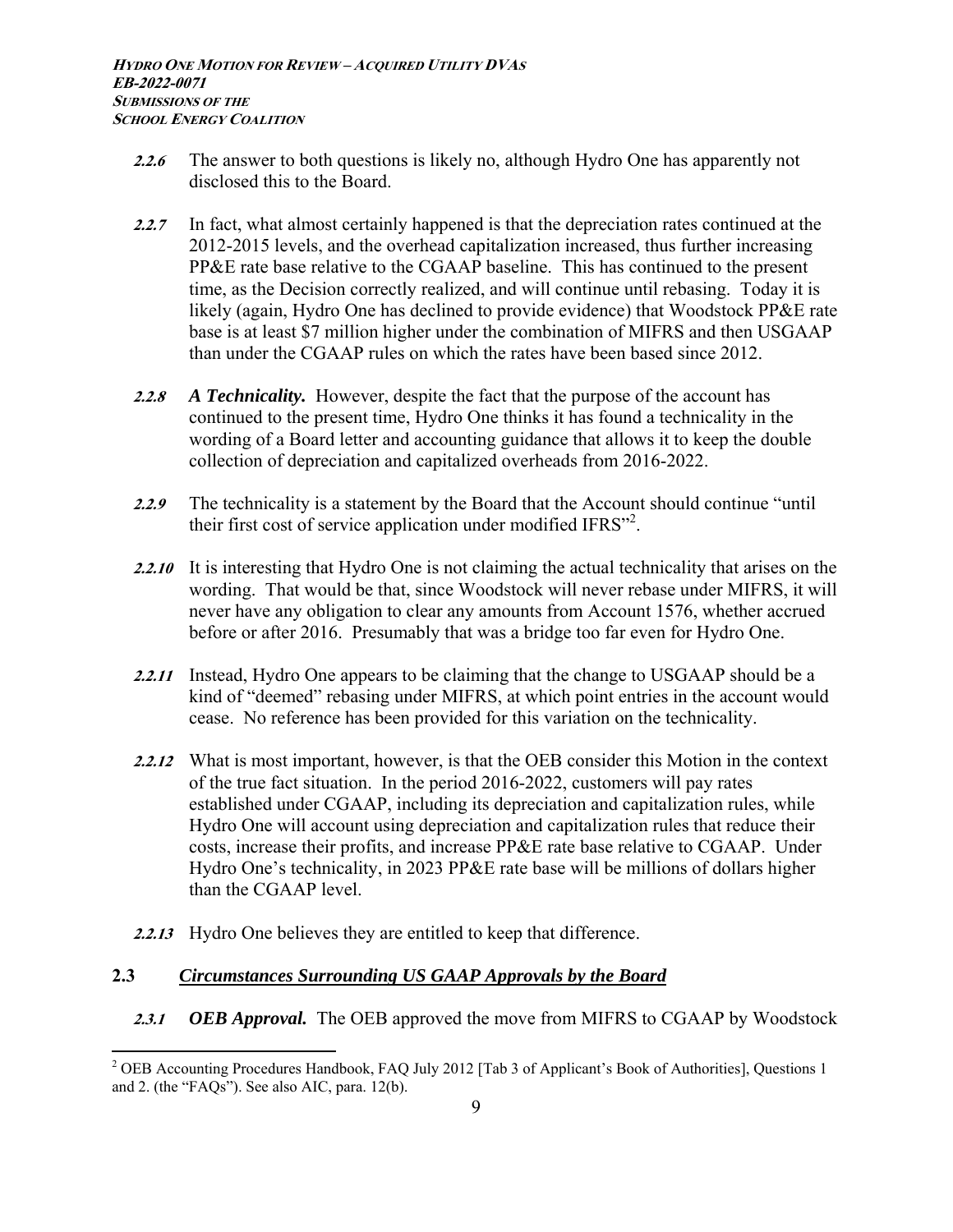in EB-2014-0213, saying:

*"The OEB accepts Hydro One's argument for the utilization of US GAAP for financial reporting and grants this request."3 "THE OEB ORDERS THAT:…Hydro One is granted approval to use US*  GAAP for regulatory accounting purposes, in relation to Woodstock."<sup>4</sup>

- **2.3.2** *Representations of Hydro One.* During the course of the proceeding, the parties sought information on the impact of USGAAP. The Application itself does not have any disclosure of that impact<sup>5</sup>.
- **2.3.3** However, in response to Interrogatory #5 from OEB Staff, Hydro One said this:

*"Based on Hydro One's current understanding of USGAAP standards, Hydro One believes using USGAAP for WHSI will not impose any additional cost on WHSI's customers."<sup>6</sup>*

**2.3.4** Further, in response to Interrogatory #37 from SEC, Hydro One said this:

*"WHSI will continue to track variances between IFRS and CGAAP in this account until the closing of the proposed transaction. If, for example, the proposed acquisition of WHSI by Hydro One closes on December 31, 2014, the forecast principal balance of the deferral account is approximately \$1.6 million. From the closing date forward, no new principal is expected to be added to the Deferral Account balance.[emphasis added]"7*

- **2.3.5** In the first of these two quotes, Hydro One appears to be saying that there are no negative consequences to ratepayers of USGAAP, i.e. that USGAAP and CGAAP are equivalent for matters that could impact rates. Consistent with that, in the second quote Hydro One appears to be saying that there will be no differences between USGAAP and CGAAP relating to PP&E rate base, and therefore no amounts to add to the account.
- **2.3.6** It now appears that Hydro One was saying "Because we are changing to USGAAP, we are entitled to keep the rate base windfall going forward that results from the differences between our actual accounting under USGAAP and the accounting under CGAAP that forms the basis of rates."

 $3$  EB-2014-0213, Decision with Reasons, September 11, 2015 ("Woodstock Decision"), p. 20.

Woodstock Decision, p. 22.

<sup>5</sup> EB-2014-0213, Ex. A/2/1, p. 19-20.

 $6$  EB-2014-0213, Ex. I/1/5.

<sup>7</sup> EB-2014-0213, Ex. I/2/37.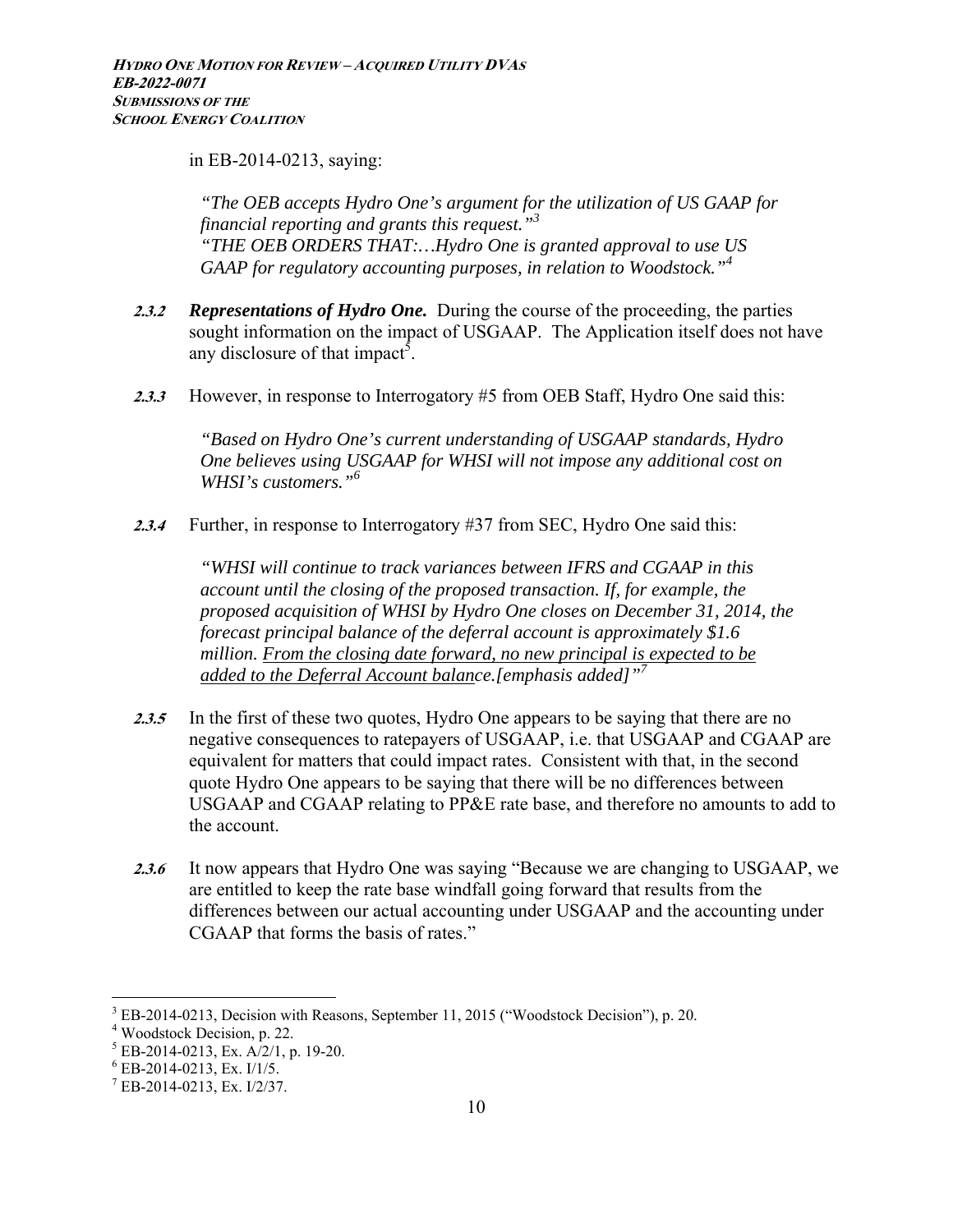- **2.3.7** Nowhere in the record of EB-2014-2013 does Hydro One say, or imply "One impact of USGAAP is that ratepayers will cease to have the protection of Account 1576, even though differences between actual and (original) CGAAP rate base calculations will continue to accrue until rebasing".
- 2.3.8 As a result of Hydro One's representations, the OEB approved the use of USGAAP without any investigation into the impacts on ratepayers<sup>8</sup>.
- **2.3.9** *Continuation of Account 1576.* It would be normal in an Application such as EB-2014-0213 for the Applicant to request any necessary changes to deferral and variance accounts, for example ending the use of Account 1576.
- **2.3.10** No such request was made. Instead, Hydro One sought the following:

*"Hydro One is applying for approval to continue to track costs to the regulatory asset accounts currently approved by the OEB for WHSI and to seek disposition of their balances at a future date."9*

**2.3.11** As a result, the Board, in ordering the use of USGAAP going forward, did so in the following context:

*"THE OEB ORDERS THAT:…Hydro One is granted approval to continue to track costs to the deferral and variance accounts currently approved by the OEB for Woodstock and to seek disposition of their balances at a future date."10* 

- **2.3.12** What Hydro One now seeks to do, it appears, is retroactively either amend that order, or at least re-interpret it, to remove the ratepayer protections provided for by Account 1576.
- 2.3.13 SEC submits that this is directly contrary to the rule against retroactive ratemaking.
- **2.3.14** *Conclusion.* SEC therefore submits that
	- **(a)** the approval by the OEB to move to USGAAP was based on representations to the Board by Hydro One that there would be no negative consequences to customers, and
	- **(b)** Hydro One neither requested nor obtained an order of the Board to cease

<sup>8</sup> It can be observed that the same statement can be made with respect to the records in EB-2013-0187/96/98 (Norfolk), and EB-2014-0244 (Haldimand).

 $^{9}$  EB-2014-0213, Ex. A/1/1, p. 5.

 $10$  Woodstock Decision, p. 22.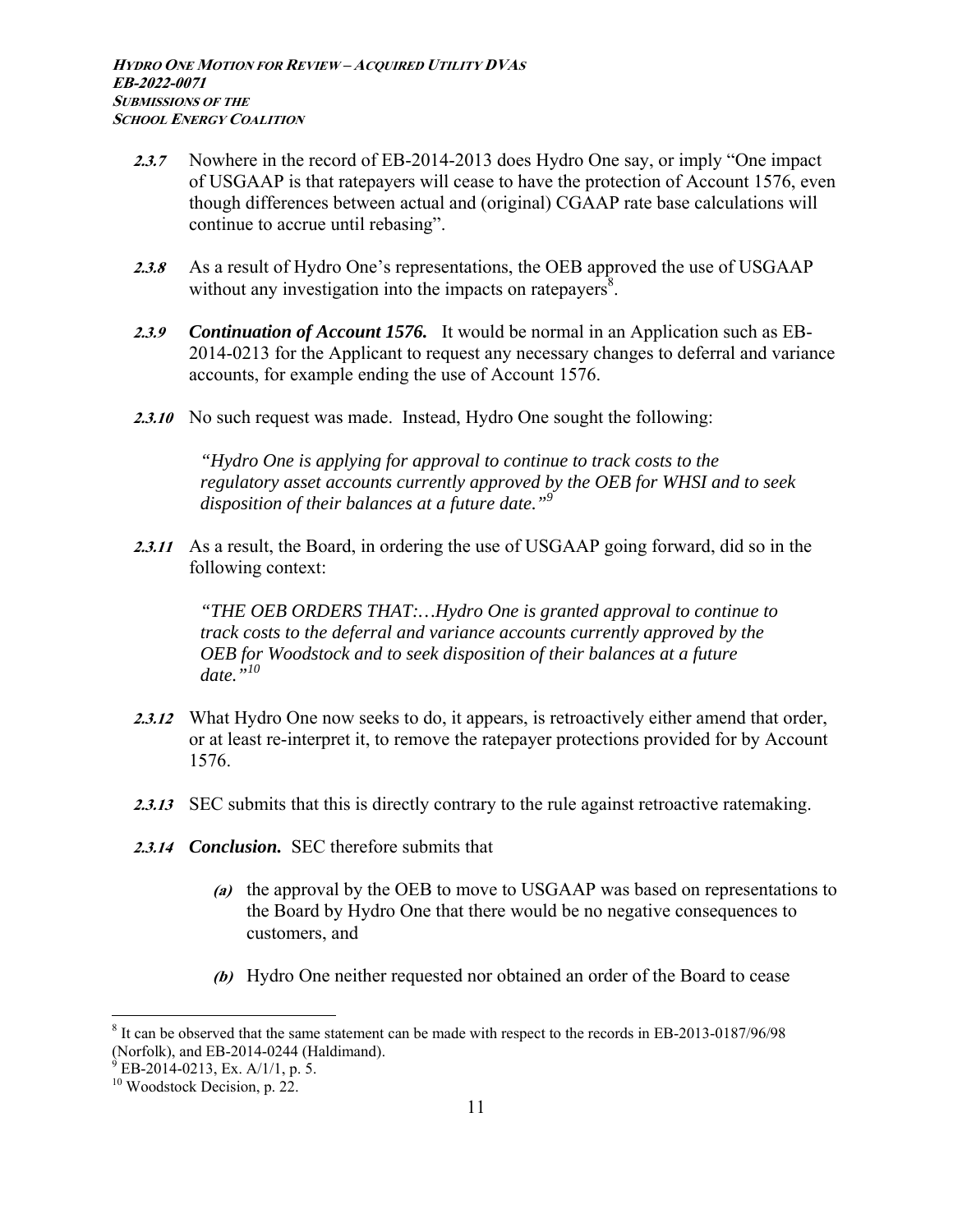making entries to Account 1576.

#### **2.4** *What Does the Board Policy Actually Say?*

- **2.4.1** *Board Policy Document.* The 2012 letter and accounting guidance cited by Hydro One are based on a Board Report. That  $Report<sup>11</sup>$ , and its Addendum<sup>12</sup> that deal with this issue, were the result of an extensive process in which both Hydro One and SEC were actively involved. Interestingly, on the issues relating to Account 1576, it appears that both Hydro One and SEC were part of the consensus of parties supporting what was ultimately the OEB's policy<sup>13</sup>.
- 2.4.2 SEC notes that the letter and accounting guidance Hydro One cites were actually responses to a change in the IFRS rules, and only intended to amend the Board's policy with respect to the timing of the change to IFRS or MIFRS. None of the aspects of the Board Report or the Addendum relevant to this proceeding were changed by the letter or the accounting guidance.
- **2.4.3** *The Basic Policy With Respect to PP&E Changes*. The impacts of changing accounting rules during a formula-based rate period on PP&E and therefore rate base on rebasing were extensively discussed during this process. The OEB ultimately established a mechanism based on the principle that ratepayers should be treated as having the rate base on rebasing that would have arisen under the CGAAP standard on which their rates had last been based. This was based on fairness.
- **2.4.4** However, because the OEB did not want utilities to have to keep separate books forever, the OEB determined that the PP&E differential that arose at the time of rebasing because of a change in accounting standards would be refunded to (or, in rare cases, recovered from) the ratepayers, and the rebasing rate base used going forward would be based on the newly implemented accounting standard<sup>14</sup>. This would align regulatory accounting with financial accounting.
- **2.4.5** The OEB thus established a calculation method intended to quantify the difference between the PP&E rate base calculated using the original CGAAP basis, and the actual PP&E rate base calculated using the utility's changed accounting standards. This is described in the AIC at p. 7 (from the Accounting Guidance), but the more accurate description is from the Addendum:
	- **(a)** First, calculate the baseline PP&E rate base using the accounting standard

<sup>&</sup>lt;sup>11</sup> EB-2008-0408, Report of the Board, July 28, 2009 (the "Board Report").<br><sup>12</sup> EB-2008-0408, Implementing International Financial Reporting Standards in an Incentive Rate Mechanism Environment, June 13, 2011 (the "Addendum").

<sup>&</sup>lt;sup>13</sup> Addendum, p. 11.

 $14$  Addendum, p. 11.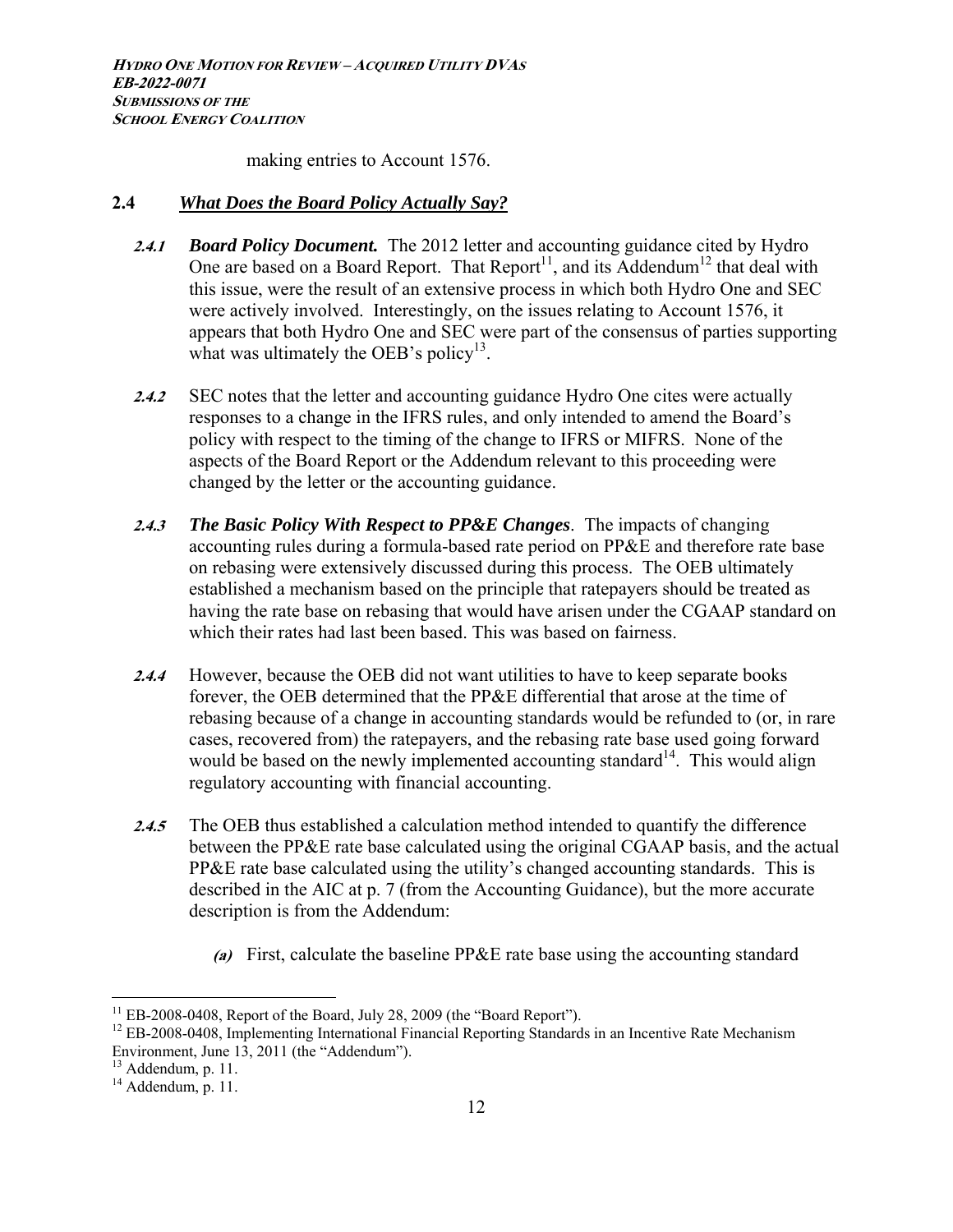(CGAAP) on which rates were set:

*"Utilities should maintain records using CGAAP of the amounts in the PP&E accounts that will be included in rate base, commencing at their last rebasing under CGAAP, and continuing until their first rebasing under MIFRS. This will produce a figure for the PP&E accounts that is consistent with their last rebasing."15*

**(b)** Then, calculate the actual PP&E rate base using the accounting standards actually in place in the relevant years:

*"Utilities should also calculate "adjusted rate base" values for the PP&E components of rate base using the accounting system applicable in each year between rebasing under CGAAP and the first rebasing under MIFRS."16*

- **2.4.6** The difference between actual and baseline, plus return and other calculations, was therefore the increase or decrease in rate base at the time of rebasing resulting solely from a change in accounting standards.
- **2.4.7** *Restricted to IFRS/MIFRS.* Hydro One seeks to convince the OEB that, in establishing this structure, the OEB intended to restrict its application to IFRS or MIFRS conversions, and to exempt USGAAP conversions. The only basis for this claim is the various references to MIFRS in the letter and accounting guidance.
- **2.4.8** However, Hydro One did not have to guess at this. The Board expressly considered the possibility that some utilities would change to USGAAP, and in the Addendum addressed that specifically:

*"Utilities that file and report under USGAAP (or another accounting standard) should, in general, read references to IFRS and MIFRS in the Board Report, amendments to it, and this Addendum to include USGAAP (or other alternate accounting standard).[emphasis added]"17*

**2.4.1** Interestingly, the OEB Staff Report and the Board's discussion of the issues includes the additional sentence "The deferral account authorized in Issue 2 may not be necessary for such utilities", which refers to Account 1576. However, that commentary, which is not included in the statement of Board policy in Appendix A, is not an exemption of USGAAP from Account 1576. Rather, it is an expression of the assumption by the working group, OEB Staff, and the Board that there were no

<sup>&</sup>lt;sup>15</sup> Addendum, p. 9. The quote is actually from the Board's description of the OEB Staff proposal, because the Board expressly adopted the OEB Staff proposal (supported by all parties) in its approval.

 $16$  Addendum, p. 9.

 $17$  Addendum, p. 34.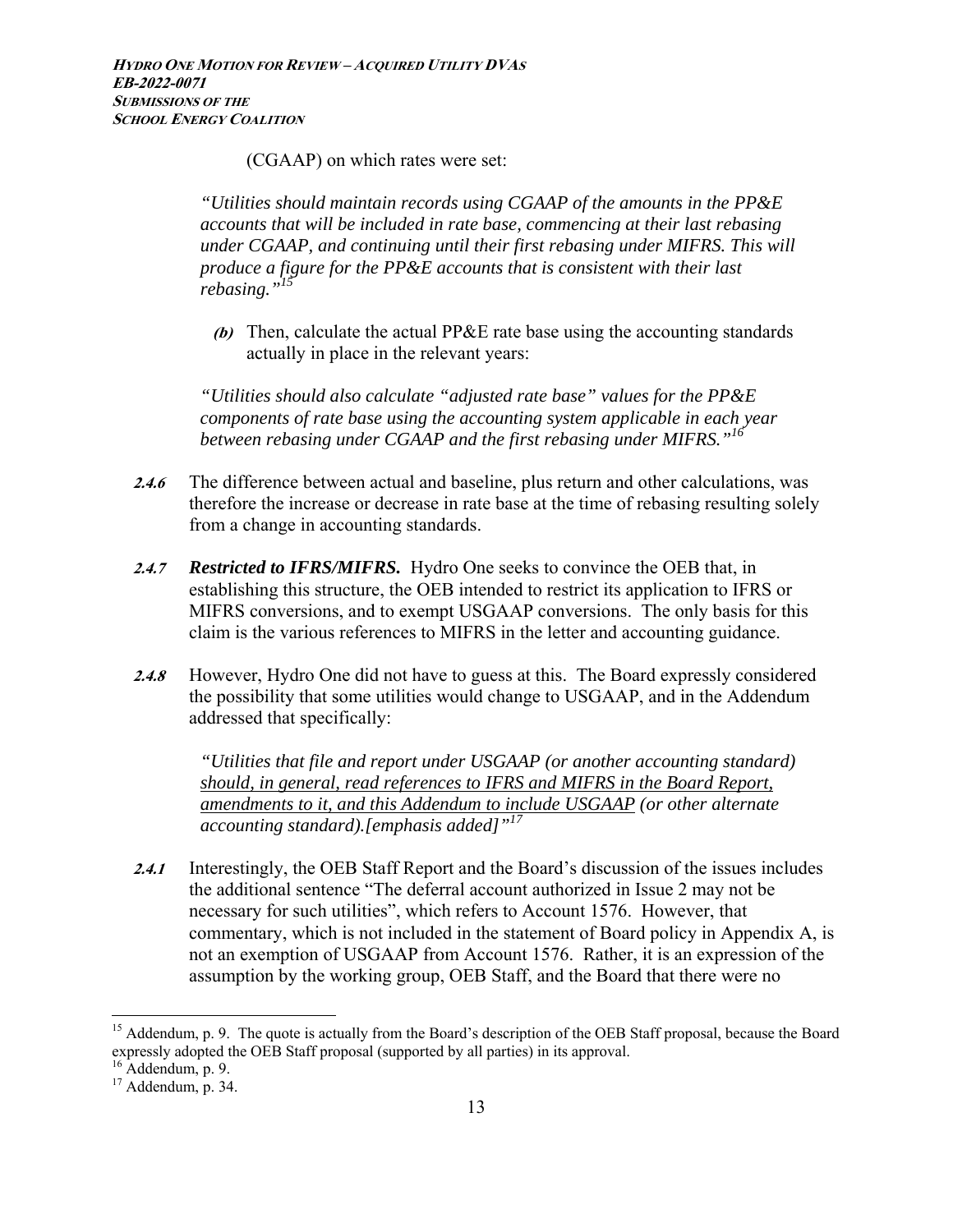material differences between USGAAP and CGAAP that could impact PP&E rate base.

**2.4.2** The only express statement with respect to USGAAP is the direction to read all references in the policy to IFRS/MIFRS as if references to USGAAP as well. The OEB Staff Recommendation is clear on this:

*"If use of USGAAP occurs, all references to IFRS or modified IFRS in these recommendations and in the Board Report and amendments to it, including references to reconciliations, shall be read as including USGAAP. Staff note that this interpretation would mean that reconciliations between USGAAP and MIFRS are not required, but reconciliations between USGAAP and CGAAP are required where a reconciliation is required in the Board Report or suggested in the recommendations."18*

- **2.4.3** SEC notes that no exemption from Account 1576 was ever discussed by the Board or the parties in the proceeding, and no-one proposed that USGAAP be exempt from Account 1576. The only discussions related to whether, if there were no relevant differences between USGAAP and CGAAP, the entries in the account would therefore be nil.
- **2.4.4** Of course, if the entries in Woodstock's Account 1576 from 2016-2022 would actually be nil, because there is no difference between the actual PP&E rate base calculations during that period<sup>19</sup>, and those that would arise under the original CGAAP baseline, then it clearly begs the question why Hydro One is pursuing this motion at all.
- **2.4.5** *Conclusion*. SEC therefore submits that the conclusion sought by Hydro One i.e. that utilities using USGAAP are completely exempt from the application of Account 1576, and those ratepayers a completely unprotected from rate base changes due to accounting standards – is not just absent from the OEB Policy. More clear than that, the Policy expressly states that, to the extent that the same issues arise under USGAAP, the Policy applies to utilities under USGAAP as well.

## **2.5** *Retroactive Ratemaking*

- **2.5.1** *Hydro One's Position.* Hydro One claims that the OEB in the Decision retroactively changed the terms of Account 1576 to Hydro One's disadvantage, and that is impermissible retroactive ratemaking.
- **2.5.2** There are at least four reasons why this position is untenable:

 $18$  Addendum, p. 18.

<sup>&</sup>lt;sup>19</sup> i.e. the depreciation and overhead capitalization rates would revert to original CGAAP levels effective January 1, 2016.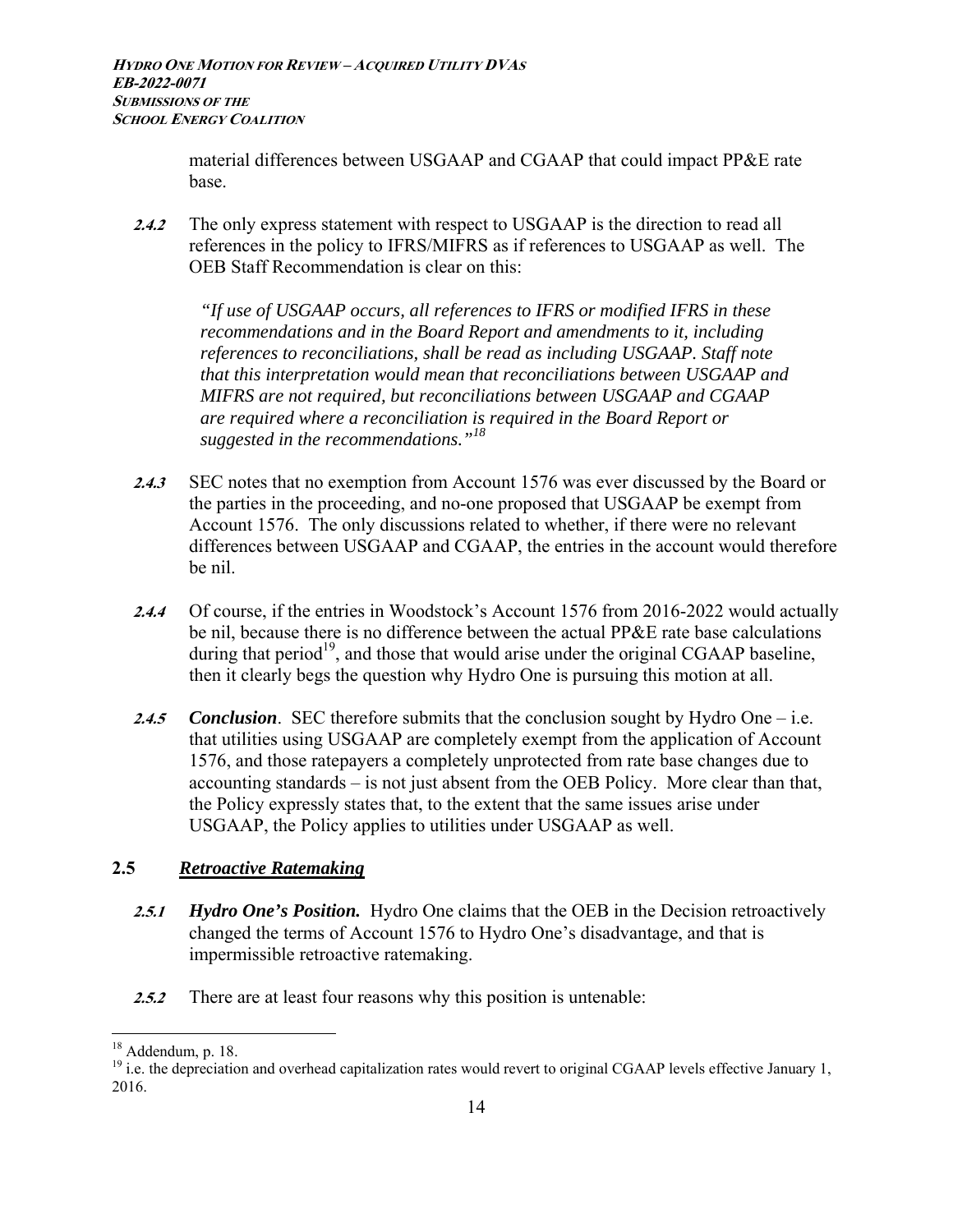- **(a)** *No Retroactivity.* The Decision applies Account 1576 exactly as it was originally intended, and as the Board Policy describes, so there is no retroactivity in any case.
- **(b)** *Failure to Disclose Material Facts.* To the extent that there is any ambiguity in the scope of Account 1576 as it applies to Woodstock (which SEC believes is not the case), it arises only because Hydro One failed to disclose material facts to the Board in EB-2014-0213, and as a result the Board did not impose express and additional conditions on the use of USGAAP. The Applicant cannot rely on its own lack of disclosure to get a benefit at the expense of ratepayers.
- **(c)** *Rule Against Retroactivity is Not Symmetrical*. The rule is intended primarily to protect ratepayers against a reachback for higher rates. It is not applied in the same manner when there is a credit that should have accrued to ratepayers.
- **(d)** *Rate Base on Rebasing Remains to be Determined*. The eventual issue is the rate base borne by customers on rebasing, which is a prospective issue. If the rule against retroactivity did apply to Account 1576 (which SEC submits is not the case), then the Board is setting just and reasonable rates on rebasing would be obligated to establish rates based on the CGAAP rate base that underlies the intervening rates, and continue that indefinitely into the future, so that the ratepayers are fairly treated.
- **2.5.3** *No Retroactivity.* The terms of the policy are discussed in detail in Section 2.4 above.
- **2.5.4** *Failure to Disclose Material Facts.* The basis of the OEB's approval of USGAAP, and the representations by Hydro One in that proceeding, are discussed in detail in Section 2.3 above.
- **2.5.5** *Rule Against Retroactivity is Not Symmetrical.* It is settled law and regulatory policy that the rule against retroactivity does not protect utilities in the same way as it protects customers. This is primarily because of the issue of information asymmetry, i.e. the endemic issue in economic regulation that the regulated entity generally has control of all relevant information, and the regulator and customers are reliant on disclosure by the regulated entity in order to make just and reasonable rate decisions.
- **2.5.6** This issue has been discussed by the Board in a number of cases. In a somewhat analogous situation, an Enbridge case, the Board said the following with respect to the asymmetry of the rule and information asymmetry:

*"An out-of-period adjustment can be justified if it ensures a utility does not*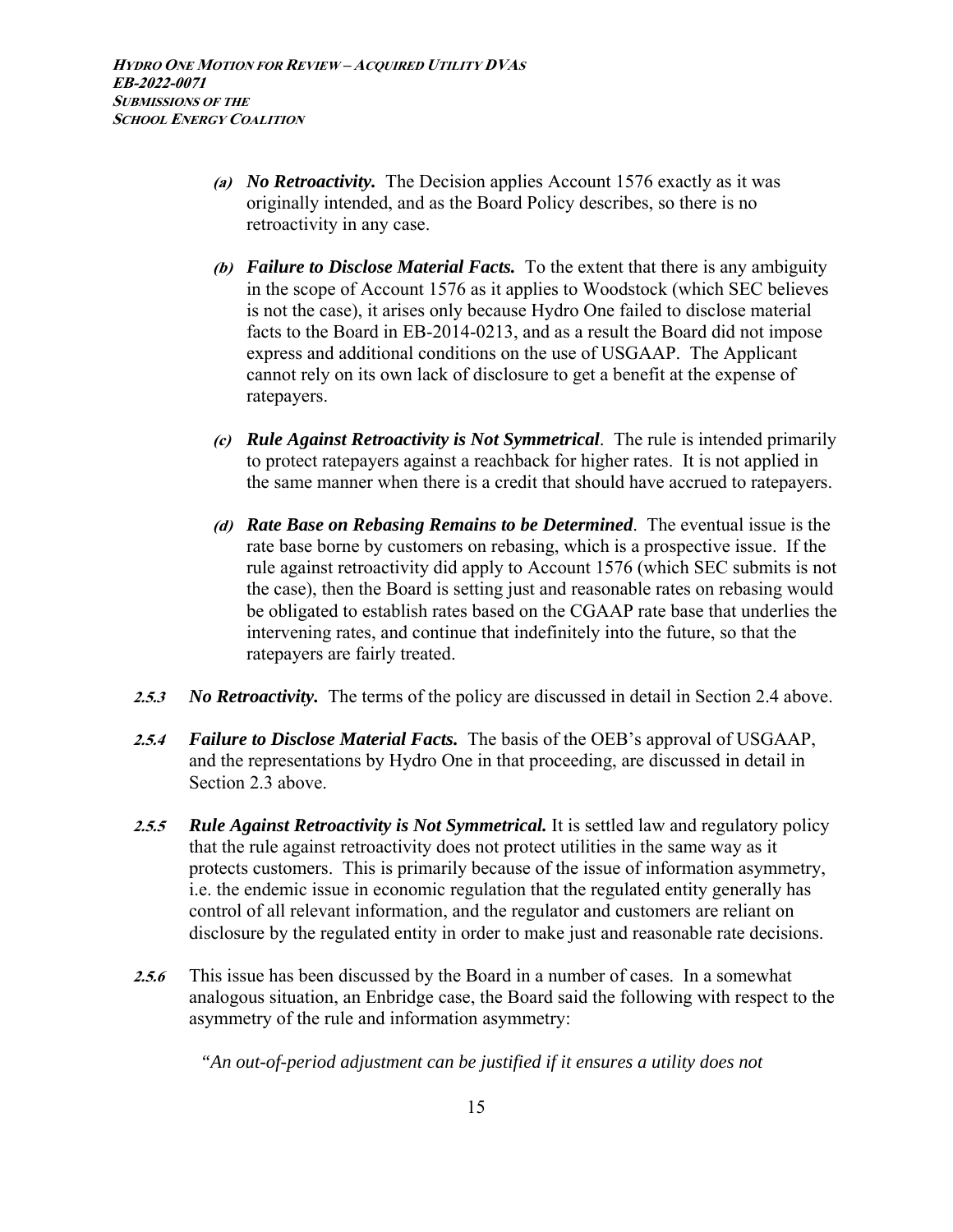*profit on account of its own errors."20*

- **2.5.7** In that case, Enbridge failed to give a \$10 million credit to certain customers, and the rates had subsequently been made final. The OEB, citing a US case<sup>21</sup>, held that the rule against retroactivity does not protect the utility in the same way as it protects the customers.
- **2.5.8** In a more general way, the Board, in denying a request to reach back and correct an undercollection of a pass-through account, had this to say about information asymmetry:

*"The Board is not driven by a need for a symmetrical treatment of ratepayers and utilities in situations where correction of utility mistakes is required. The utility has control of its books and records and has the responsibility to ensure mistakes do not occur. For this reason the Board could find in favour of the ratepayer in certain situations and not find in favour of the utility if the utility was in the same situation." 22*

- **2.5.9** In this regard, the OEB in the same case referred to "The reasonable rate-payer confidence in the continuation of rates deemed final..."<sup>23</sup>, a reference to the fact that the "knowledge" of rates referred to in the rule against retroactivity is actually the knowledge of customers, not the utility.
- **2.5.10** One of the most direct statements on retroactivity is in the Essex case, in which the OEB had to consider whether the rule against retroactivity prohibited refunds to customers after rates were made final. The Board said this:

*"Does the rule against retroactive ratemaking prohibit the refund of money to customers because rates were declared final? RPP customers are innocent third parties. There is Board precedent for requiring a utility to repay money to customers if negligent or if the utility would profit on account of its own errors (EB-2009-0013 and EB-2014-0043). In other words, the Board is not driven by a need for symmetrical treatment of customers and utilities in final rate situations."24*

**2.5.11** SEC submits that, in this case, the Applicant did not disclose to the OEB that the change to USGAAP could result in a continued increase in PPE rate base over the

1

 $20$  EB-2014-0043, Decision with Reasons, p. 2.

<sup>21</sup> *MCI Telecommunications v. Public Service Commission*, 840 P.2d 765 (Utah 1992). While the facts in that case do not apply here, the principle does.

 $22$  EB-2009-0113 Decision with Reasons, p. 8.

 $^{23}$  Ibid, p. 5.

 $^{24}$  EB-2014-0301, Partial Decision with Reasons, March 25, 2015, p. 7. SEC notes that, in the particular circumstances of the case, the refund was not ordered, for reasons unrelated to the matters in this proceeding.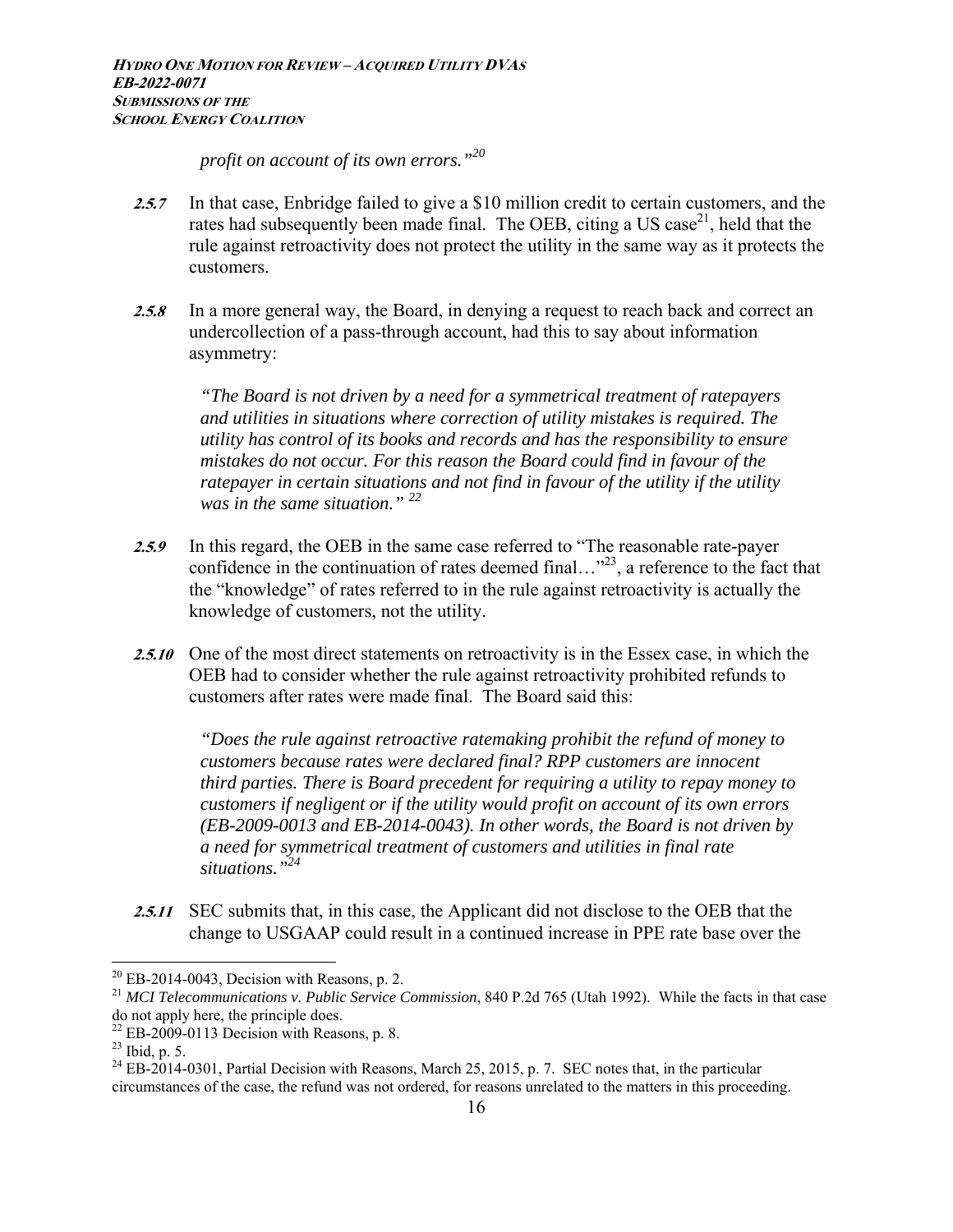CGAAP baseline on which rates were based. The utility should not be able to profit from that failure to disclose, for example by having a higher rate base on rebasing than would otherwise have been the case, and thereafter collecting that higher rate base from customers.

- **2.5.12** *Remaining Issue*. The Applicant argues that the scope of Account 1576 is the issue to be addressed, and any changes to it would be retroactive. While SEC submits that it is not being changed, and that in any case the rule against retroactivity does not apply here, there still remains the underlying basis for Account 1576 in the first place.
- **2.5.13** Account 1576 was established to ensure that, on rebasing after a change in accounting standards, customers get rates that reflect the PP&E rate base on which their previous rates were set. If those rates were set based on CGAAP, then on rebasing PP&E rate base should not be higher or lower than CGAAP-based rate base. The goal was and is to keep the customers whole relative to the basis on which their rates were actually set.
- **2.5.14** The account 1576 mechanism achieved that indirectly rather than directly, in order to assist utilities by allowing their PP&E rate base for regulatory purposes to be the same as their PP&E rate base for accounting purposes. Instead of requiring utilities to continue to calculate PP&E rate base using CGAAP for the interim period, the OEB would make a one-time adjustment to cause CGAAP and actual PP&E rate base to align at the time of rebasing.
- 2.5.15 If indeed the rule against retroactivity would prevent the use of the OEB's preferred mechanism, account 1576, to correct this differential in this unique set of circumstances, then the OEB is still left with the initial problem for which account 1576 was originally created.
- **2.5.16** Unable to make a correction for past amounts collected, the Board would have one obvious alternative (the one rejected in EB-2008-0408), i.e. require Hydro One to continue to set rates for Woodstock as if the PP&E rate base did not include the impact any changes to accounting standards between 2012 and 2022. This would be a permanent differential between accounting PP&E and regulatory PP&E, which Hydro One be obligated to maintain indefinitely.
- **2.5.17** Alternatively, the OEB could, on rebasing, determine the difference between CGAAP PP&E and actual PP&E, allow Hydro One to retain the higher rate base for ratemaking purposes, and refund the difference to customers as a rate rider. In effect, the Board would allow in 2023 a bump in rate base to bring it equal to the Applicant's books, but then refund that bump to customers.
- **2.5.18** This is not retroactive in any way. It establishes the just and reasonable rate base amount in 2023 based on proper regulatory principles (which would require a CGAAP calculation). It then allows the Applicant to use the higher amount that they prefer, on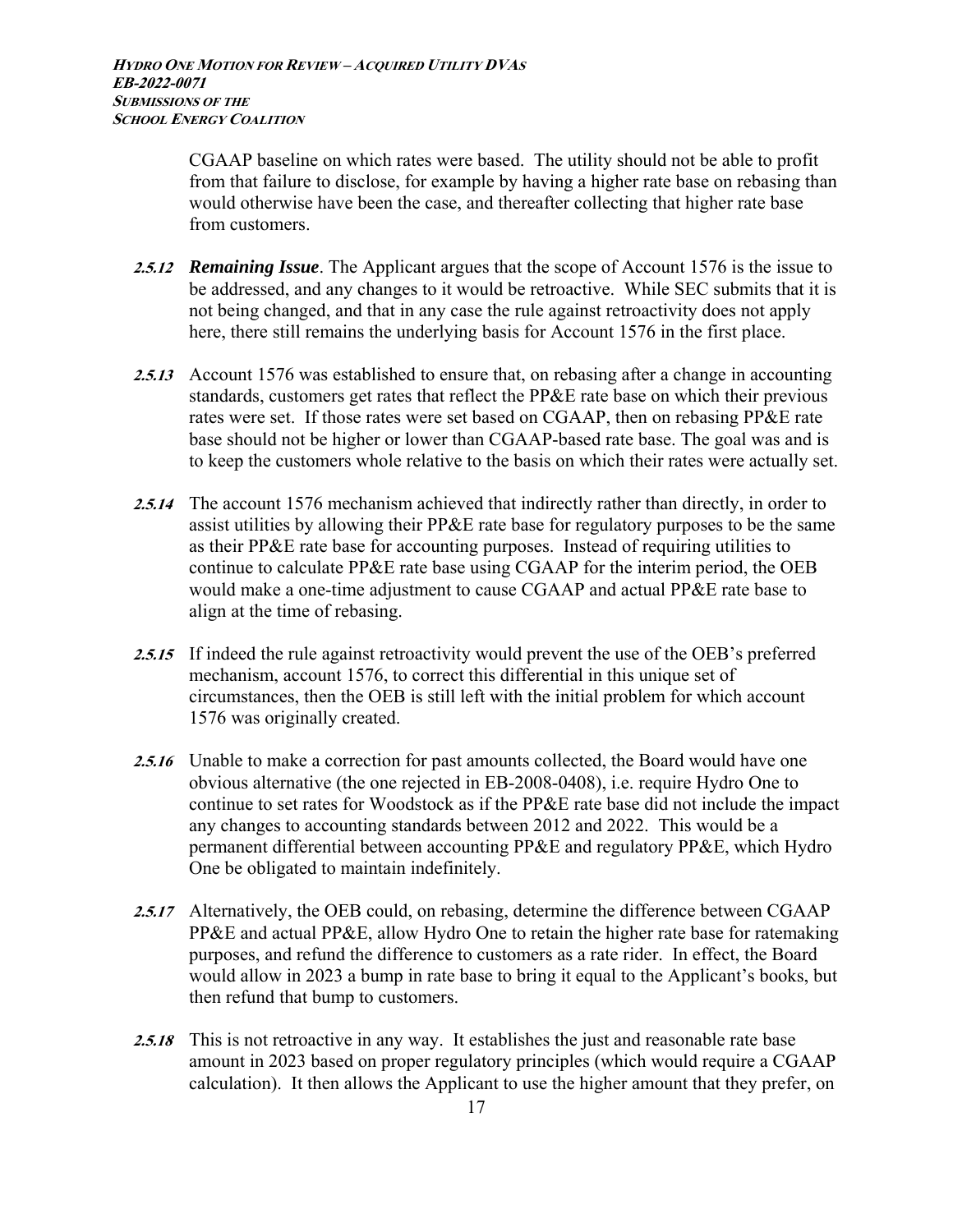condition that the customers are made whole for the difference. This would all be current in 2023.

- **2.5.19** However, the result would be identical to the use of Account 1576.
- **2.5.20** *Conclusion*. SEC submits that the argument based on the rule against retroactivity should be rejected by the OEB because:
	- **(a)** No retroactive change to Account 1576 was made in the Decision;
	- **(b)** The approvals by the Board of USGAAP proceeded on the basis of representations of Hydro One of no negative consequences to the customers, which appears to be incorrect;
	- **(c)** The rule against retroactive ratemaking is not symmetrical, and in this case would not allow Hydro One to profit from their own failure to disclose material facts to the Board; and
	- **(d)** Even if the rule against retroactivity did apply, the problem of the mismatch between accounting standards (CGAAP) on which rates were based, and actual accounting standards applied (MIFRS, then USGAAP), would still have to be addressed in 2023, with exactly the same result as the use of account 1576.
- 2.5.21 SEC notes that, with respect to retroactivity, what really appears to be happening is that Hydro One is seeking to amend the OEB's EB-2014-0213 Decision retroactively to add an order terminating the use of Account 1576 upon the change to USGAAP. As noted earlier, this would certainly be impermissible retroactive ratemaking.

## **2.6** *Conclusion*

- **2.6.1** SEC submits that the Decision is correct, and should not be changed in any way:
	- **(a)** The principle upon which account 1576 was based is being achieved in the Decision, and no technicality in the wording of Board communications exists that can change the underlying requirement of fairness between customers and utility.
	- **(b)** The approvals to change to USGAAP were not made on the basis that the OEB was approving negative consequences to customers, and Hydro One should have asked for an express determination on that if it wished to gain a windfall benefit from the change to USGAAP.
	- **(c)** The Board Policy on which account 1576 is based expressly contemplates that it will apply to USGAAP as well as IFRS/MIFRS, so the Decision is applying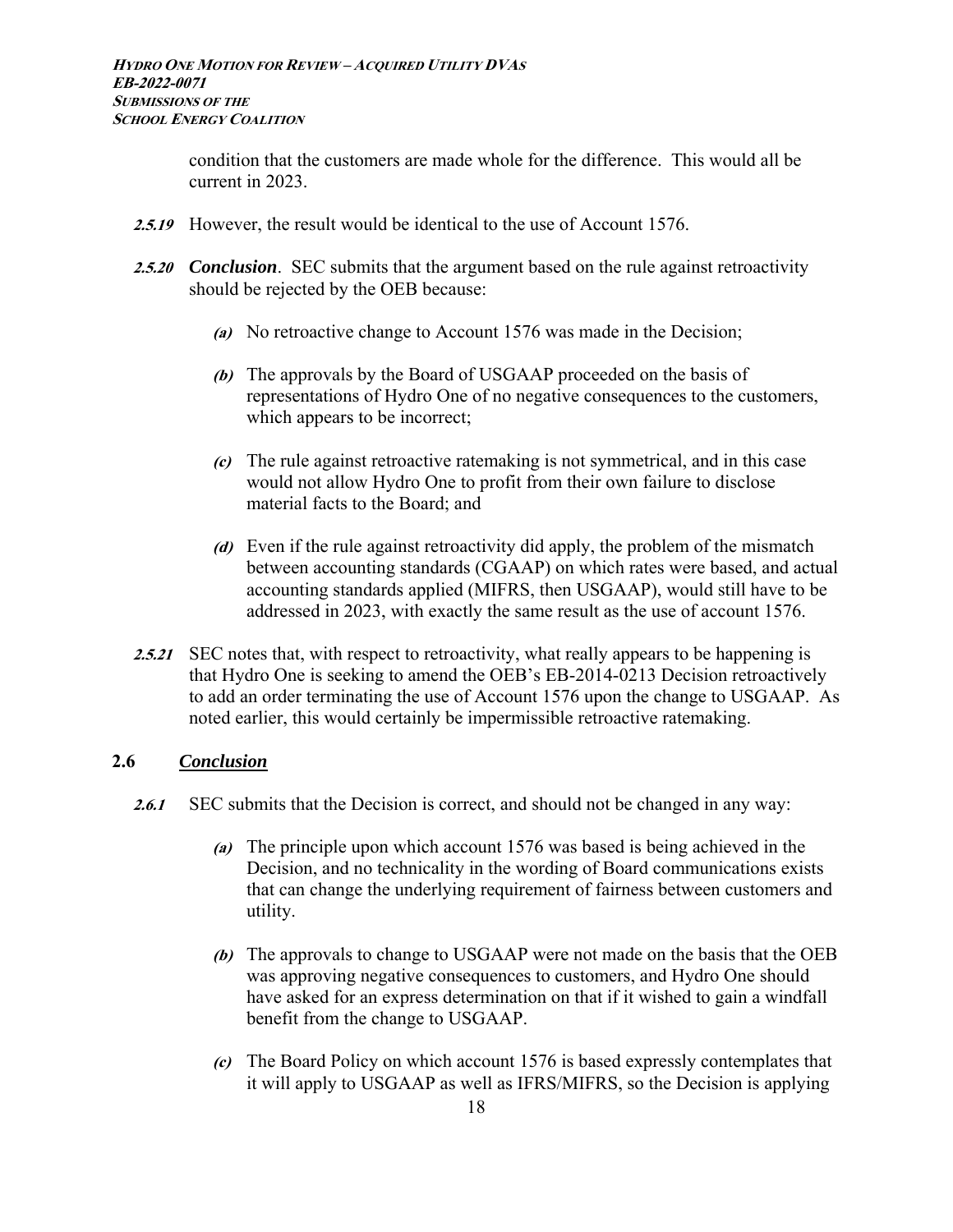Account 1576 exactly as intended.

**(d)** The rule against retroactivity does not apply for several reasons, and even if it did it is not symmetrical in the way posited by Hydro One.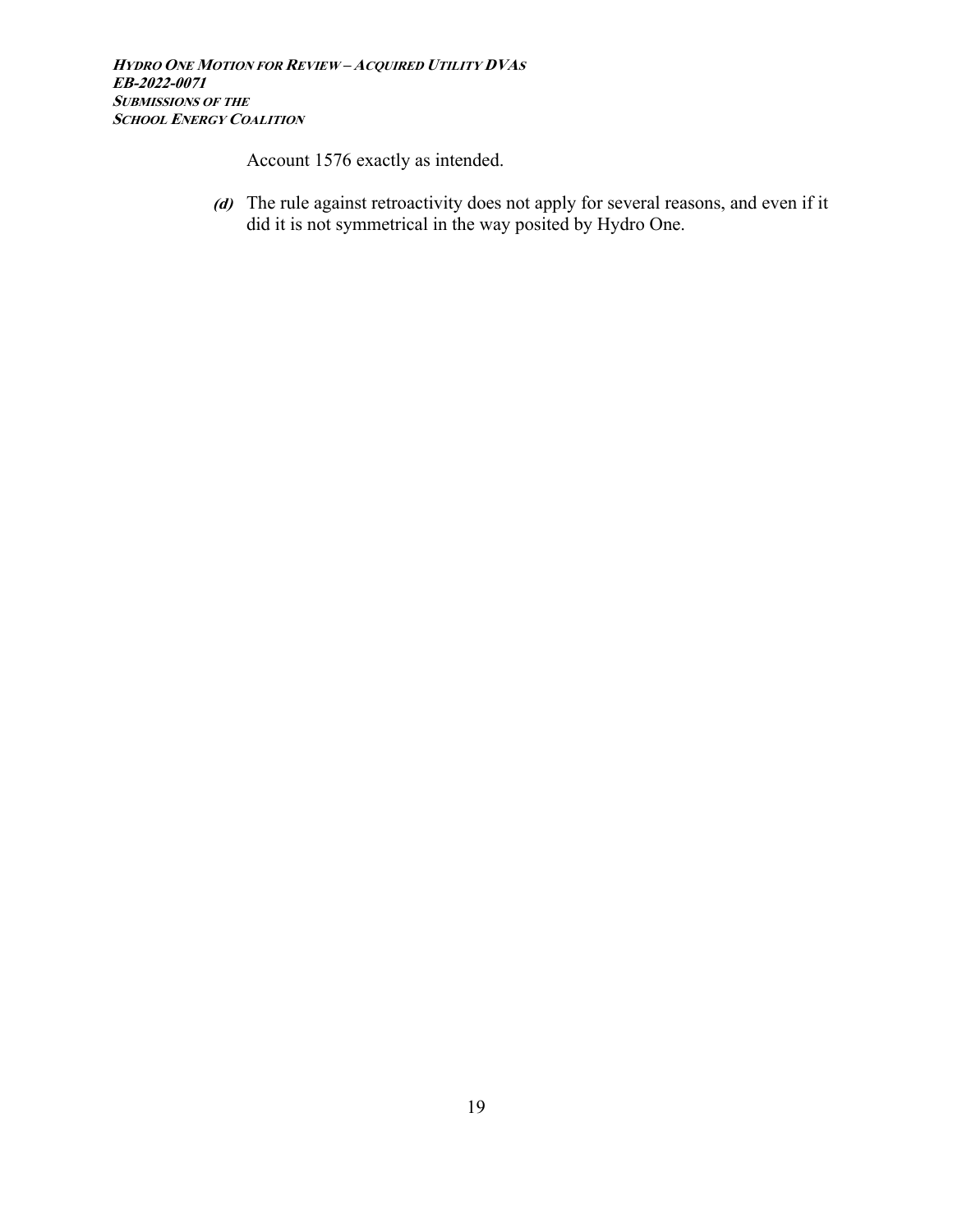## **3 ACCOUNT 1592 AND BENEFITS FOLLOW COSTS**

#### **3.1** *Introduction*

- **3.1.1** The second component of the Motion is the proposition that the tax benefits associated with the Accelerated CCA program of CRA should not be tracked in account 1592 in accordance with established OEB Policy, but instead should be enjoyed by the shareholders of Hydro One to the exclusion of the customers.
- **3.1.2** SEC is unclear whether Hydro One is proposing
	- **(a)** That "benefits follow costs" prevents the OEB from allocating all or any part of the Accelerated CCA benefits to customers for all utilities receiving those benefits during a non-cost of service ratemaking year; or
	- **(b)** Hydro One's Acquired Utilities are somehow different from other utilities regulated by the OEB, such that during their period of non-cost of service ratemaking years they are entitled to a tax benefit in law that for other utilities is allocated to customers.

The Argument in Chief and Motion could be read as proposing either argument.

**3.1.3** The following submissions therefore deal with these two potential interpretations of the Argument in Chief and the Motion separately.

## **3.2** *Generic Issue: The Application of 1592 to Accelerated CCA*

**3.2.1** *The Board's Policy.* The OEB's approach to the Accelerated CCA program, and how it should be handled during a period in which a utility is not setting rates on a cost of service basis, is well described in a recent decision of the Board. In that case, Enbridge was in a deferred rebasing period following an amalgamation, and had an account called the Tax Variances Deferral Account (TVDA) that was essentially identical to Account 1592. The Board said:

*"The OEB finds that 100% of the 2019 TVDA balance shall be disposed of as a credit, or refund, to ratepayers.* 

*The OEB finds that the accelerated CCA at issue in this proceeding, is different from the tax changes considered in the 2008 Decision, which included federal corporate tax rates, federal CCA rates and Ontario capital tax rates. Although the 2008 Decision considered CCA rates changes, those CCA changes did not result in accelerated firstyear claims for all eligible assets. The accelerated CCA is unique as it is temporary,*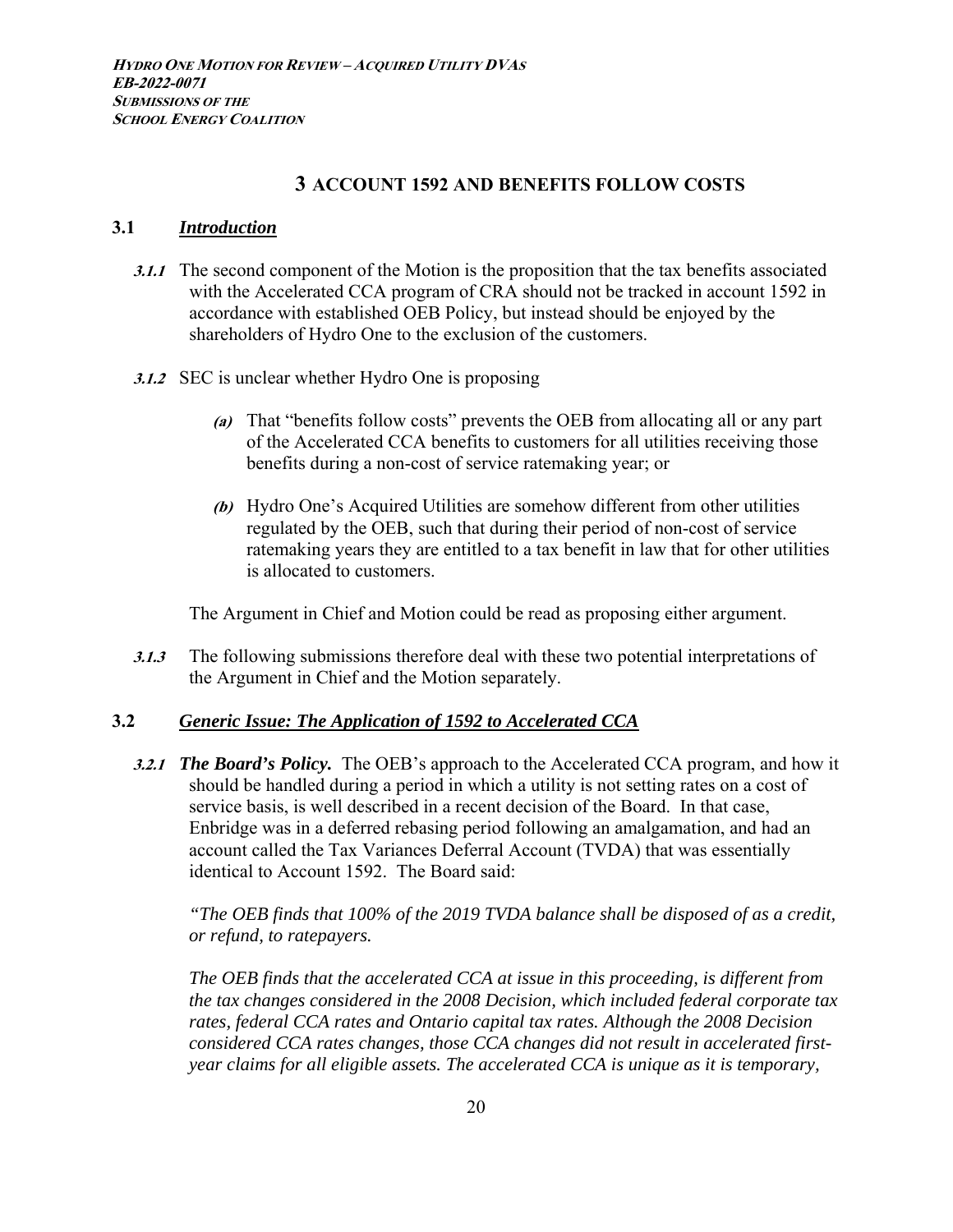*starting on November 20, 2018 and ending in 2027. In effect, the accelerated CCA program frontloads tax deductions for corporations to encourage near-term capital investment. It changes the timing of tax deductions, without changing total tax deductions, over the life of the asset.* 

*Given the differences in the tax changes at issue in this proceeding, any precedent established in the 2008 Decision, which led to the long-standing practice of 50/50 sharing, requires further consideration to determine the appropriate ratemaking treatment for the accelerated CCA. The OEB does not consider that the 50/50 sharing, found appropriate in the 2008 Decision, applies to the evidence and circumstances in this proceeding.* 

*During Enbridge Gas's IR term, current rates do not reflect the accelerated CCA tax deductions and the lower taxes paid by Enbridge Gas starting in the 2018 fiscal year. Current rates are set to recover tax calculations based on the prior CCA deduction schedule. The TVDA was created for the express purpose of capturing these types of tax changes. If 2021 was a rebasing year, the accelerated CCA impacts would flow through to reduce rates. There would be no 50/50 sharing. As indicated in the 2008 Decision, ratepayers should be no worse off in an IR term than in a cost of service year when rates are rebased.[emphasis added]"25* 

- **3.2.2** The principles outlined in this excerpt form the basis of the general use of Account 1592, applicable to all entities regulated by the OEB during their non-cost of service years. In the above case, it applied during a deferred rebasing period, as with the Hydro One Acquired Utilities. It has also been applied to utilities in Price Cap IR and Annual IR on numerous occasions.
- **3.2.3** *Hydro One's Generic Position.* Hydro One now appears to argue that, because the rates for its Acquired Utilities do not yet include additions to rate base arising during their non-cost of service period of rate-setting, those costs are not borne by the customers and so the customers also cannot as a matter of law have any benefit of any associated tax benefits, including the timing differences arising from this accelerated CCA program.
- **3.2.4** SEC disagrees with the premise, as discussed below.
- **3.2.5** However, we also note that, if this is indeed what Hydro One is arguing, then the same principle would apply to all utilities regulated by the Board. Since additions to rate base only technically happen during a cost of service proceeding, any utility not in a cost of service year would be able to retain any tax benefits, including timing differences, relating to capital spending<sup>26</sup>. Account 1592 exists to deal with tax

<u>.</u>

<sup>&</sup>lt;sup>25</sup> EB-2020-0134, Decision with Reasons, May 6, 2021, p. 13-4.

<sup>&</sup>lt;sup>26</sup> This would at least apply to utilities on Price Cap IR or Annual IR, and arguably also to those on Custom IR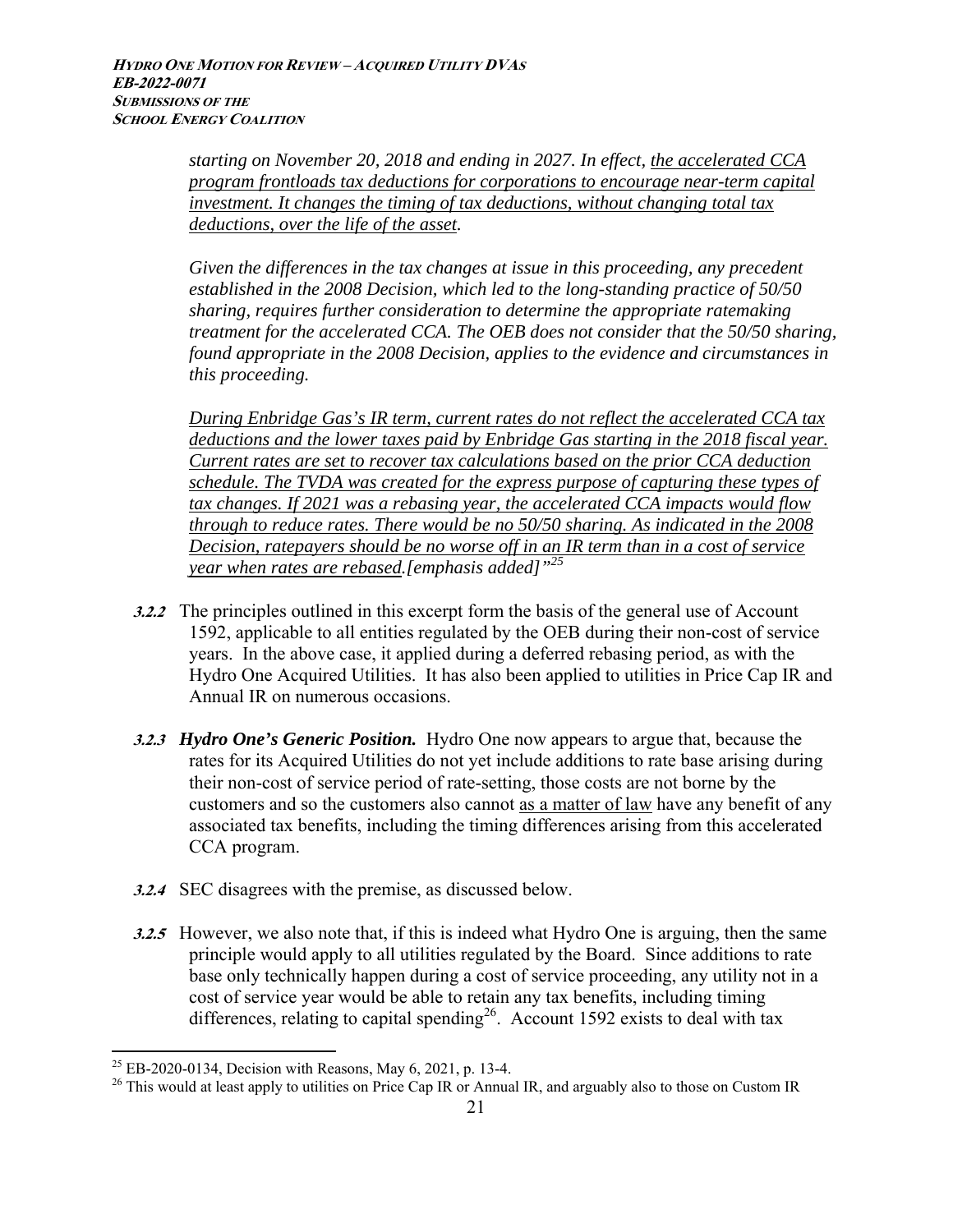differences during IRM. Under Hydro One's submission, all uses of Account 1592 based on capital assets acquired during formula-based rate periods would be prohibited for all regulated entities.

- **3.2.6** *Procedural Steps to Ensure Fairness and Hearing from All Affected Parties.* If that is what Hydro One is proposing, then SEC submits that all other regulated utilities, and all other stakeholders, including customers and others who have an interest in legal restrictions on the OEB's rates, have a direct interest in this Motion. In those circumstances, it is submitted that it is appropriate for the OEB to:
	- **(a)** Declare this Motion in abeyance, at least with respect to the second component, Account 1592;
	- **(b)** Convert this proceeding to a generic proceeding, and provide proper notice to all utilities, their customers and other stakeholders that could be affected by the OEB's decision herein;
	- **(c)** Upon completion of the notice period, issue a procedural order establishing steps for the provision of evidence, policy arguments, and/or legal arguments associated with whether "benefits follow costs" restricts the OEB's ability to protect ratepayers during a non-cost of service period in the manner implemented by Account 1592.
- **3.2.7** *Timing Differences and Benefits Follow Costs.* Board Policy does not apply benefits follow costs to tax timing differences. In Section 3.4 below, SEC looks at what would be the implications if tax timing differences did have to operate under the benefits follow costs principle. Our conclusion is that the OEB's current policy allocates far too much of the benefit of timing differences to utility shareholders, if benefits follow costs is to be applied correctly.
- **3.2.8** In a generic proceeding, SEC would take the position that, if benefits follow costs must in law be applied, OEB policy should change, and more of the tax timing differences should be allocated to customers.

# **3.3** *How is Situation of Acquired Utilities Different?*

**3.3.1** *Hydro One's Position.* If Hydro One is not arguing that Account 1592 (and potentially some other DVA accounts) is outside of the jurisdiction of the OEB as being contrary to law, then it is necessary for Hydro One to show how the situation of the Acquired Utilities is different from other regulated entities, in a manner that attracts the application of "benefits follow costs".

 <sup>(</sup>which is technically not cost of service, and in which there is no rate base adjustment) and even those implementing an ICM or ACM (which are not adjustments to rate base).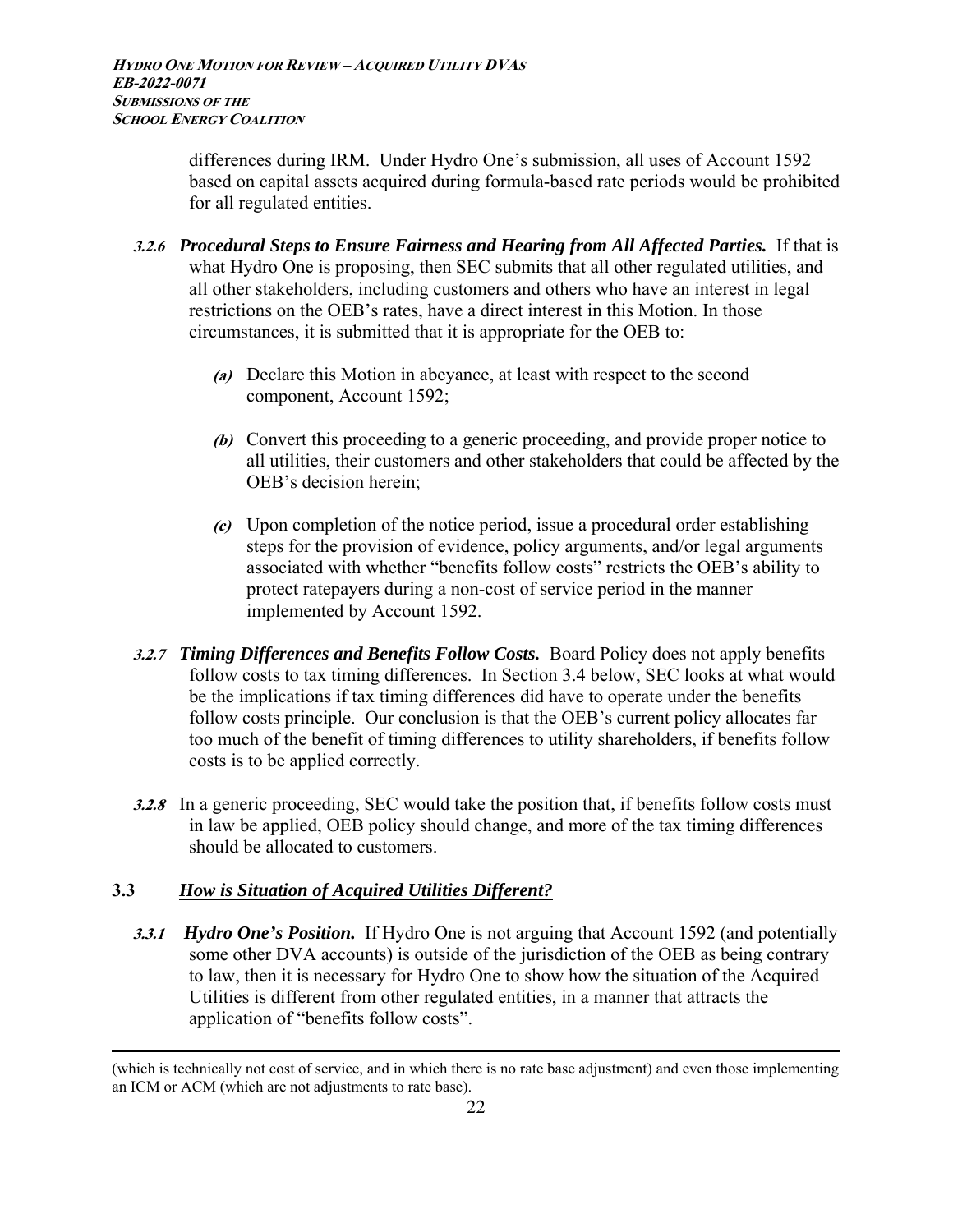- **3.3.2** They have not done so.
- **3.3.3** The essence of the argument in the Argument in Chief is found in para. 37, which says, with respect to each of the three Acquired Utilities, that during the period after their acquisition their:

*"… rates were subject either to mechanistic rate adjustments under incentive regulation or to the five-year rate freeze with 1% reduction following approval of the acquisition by Hydro One."27*

**3.3.4** Because of this, says Hydro One,

*"For any…capital assets that have been put into service subsequent to the last Cost of Service (rebasing) application for an Acquired Utility, the costs of such assets have not been added into the rate base underpinning that Acquired Utility's rates (i.e. there have been no rate base additions). Instead, rates for the Acquired Utilities have been set on a mechanistic basis either under incentive regulation (whether prior to commencement of the deferred rebasing period or pursuant to the OEB's decision in EB-2017-0049), or as part of deferred rebasing. The addition of in-service amounts to rate base is not expected to occur until 2023, at which time (subject to OEB approval in EB-2021-0110) the applicable asset costs less normal accumulated depreciation will be added to rate base and thereafter will underpin rates for customers in those service areas.[emphasis added]"28*

- **3.3.5** Thus, the argument is that in-service additions do not get added to rate base until rebasing, and therefore current rates are not based on those in-service additions.
- **3.3.6** Hydro One goes on to say:

*"[B]ecause the Acquired Utilities have not rebased, their rates are not based on any of the fixed asset additions that have been in- serviced since those utilities were acquired. On that basis, Hydro One argued that it would not be appropriate for it to return to customers any tax benefits arising from Accelerated CCA in relation to in-service fixed asset additions that are not reflected in rates and, therefore, it is appropriate that there are zero balances in Account 1592 (Sub-account CCA Changes) for each of the Acquired Utilities."29* 

 $\overline{a}$  $^{27}$  AIC, p. 18.

 $^{28}$  AIC, p. 19.

 $^{29}$  AIC, p. 19-20. This is taken in the AIC from the Hydro One submissions in EB-2021-0033.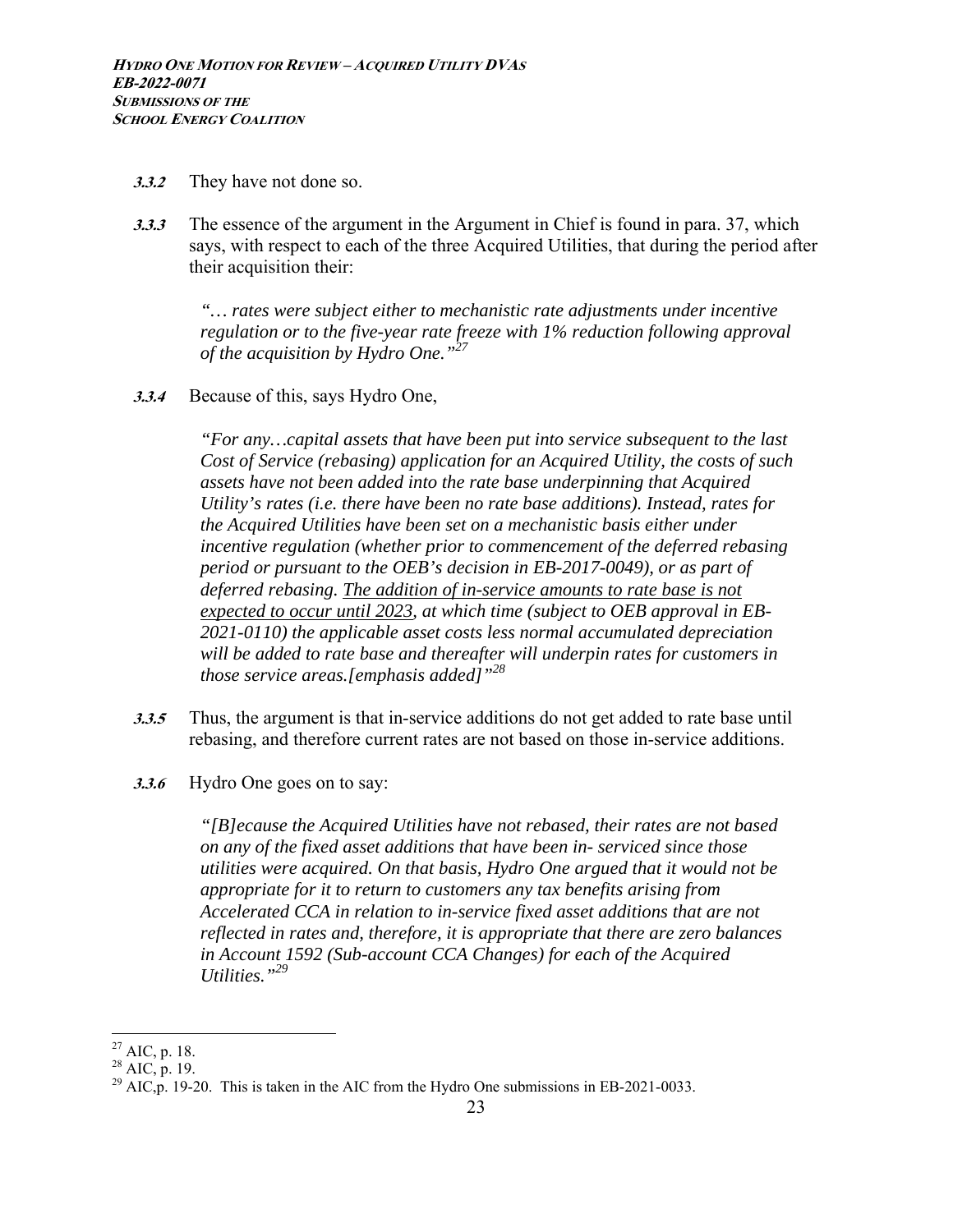- **3.3.7** Or, to rephrase it, since new assets are not added to rate base until rebasing, they do not yet form the basis for rates, and so they are solely a shareholder cost at that time. No tax benefits arising during that period are allocable to customers. Account 1592 can never apply to tax benefits arising from assets added outside a cost of service year.
- **3.3.8** *Are the Acquired Utilities Different?* This appears to say, not that the Acquired Utilities are different from other regulated entities, but that they are exactly the same.
- **3.3.9** SEC has searched both the Notice of Motion and the Argument in Chief for any fact, circumstance or claim that is based on the Acquired Utilities being different from other utilities. There do not appear to be any.
- **3.3.10** Therefore, we can only conclude that Hydro One is arguing against the application of Account 1592 treatment for accelerated CCA for any regulated utility.
- **3.3.11** SEC notes that the Applicant has the onus to make their case. If, as appears to be true, they have not attempted to make a case that benefits follow costs should apply to the Acquired Utilities because they are different from other utilities, then necessarily they can only be making the (incorrect) case that Account 1592 does not legally apply to any entities regulated by the OEB for assets added during non-cost of service years.<sup>30</sup>

## **3.4** *Benefits Follow Costs Principle as Applicable to Tax Timing Differences*

- **3.4.1** *The Precedent.* The Applicant cites *Hydro One v. OEB<sup>31</sup>* for the proposition that the benefits follow costs rule applies to tax benefits arising out of costs not borne by the customers in rates. With respect, this case is not in any way applicable to the current proceeding.
- **3.4.2** In that case, the issue was whether a one-time tax benefit (a fair market value bump) that accrued to Hydro One because it had incurred a cost (an exit tax in Ontario) that was wholly outside of the regulatory framework should be shared with customers. That is, the shareholders through the company incurred a cost that could not be recovered from customers, directly or indirectly, and was considered to be a nonregulatory cost, i.e not a cost of the regulated business $^{32}$ .
- **3.4.3** In this case, all of the relevant costs of in-service additions are part of the regulated business, costs that will be recovered from customers according to the regulatory rules in place. These are not costs outside of the regulatory framework. They are costs wholly within the regulatory framework.

 $30$  This is not something, it is submitted, that can be added in Reply Submissions.

<sup>31</sup> *Hydro One Networks Inc. v. Ontario Energy Board*, 2020 ONSC 4331, July 16, 2020 [Tab 15 of the BOA].

 $32$  The analogy is the charitable donations, also not a cost of the regulated business.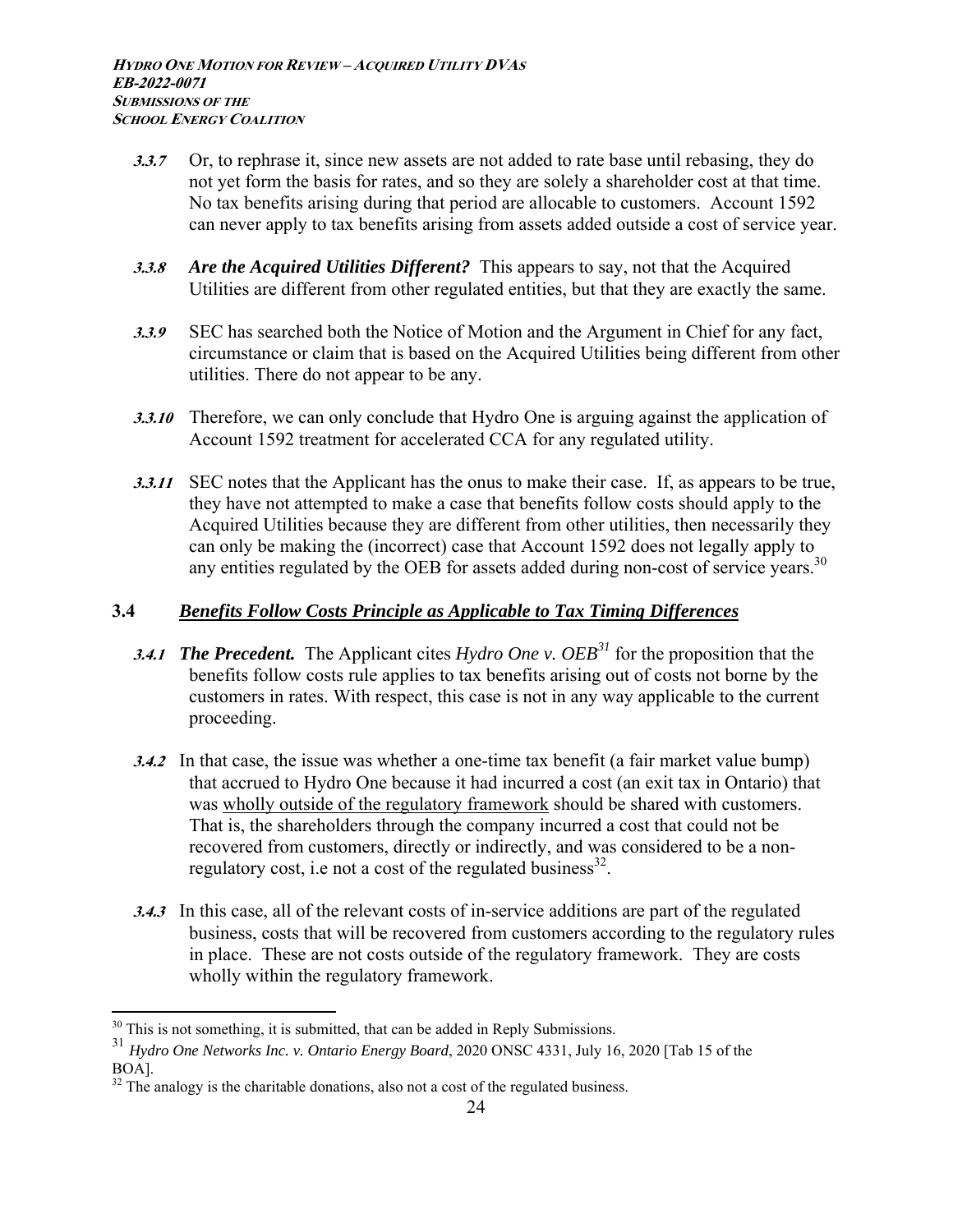- **3.4.4** Unless they can show that the in-service additions on which the accelerated CCA is based are outside of the regulated business, Hydro One cannot rely on the tax case cited. To do that, they would have to make the unique argument that, until a cost is added to rate base during rebasing, it is actually outside of the regulatory framework and unrelated to the regulated business. It only becomes a cost related to the regulated business when the utility elects to include it in rate base on rebasing.
- **3.4.5** Such a creative argument would have significant implications. Just as one example, Hydro One releases audited financial statements to the public markets. At no time does it disclose that its substantial annual in-service additions during IRM are not yet part of the regulated business, and therefore recoverable from customers in rates, until a decision is made at the time of their next rebasing, and still dependent on future approval by the  $OEB^{33}$ .
- **3.4.6** In addition, assuming this new concept that everything is at shareholder risk and profit outside of cost of service years, the OEB should probably rethink things like Z factors and many DVAs that are driven by the assumption that non-cost of service years are still years in which regulated activities are occurring and costs relating to the regulated business are being spent.
- **3.4.7** Based on the above, it is does appear to SEC that Hydro One can rely on the case cited. It is not applicable to the current situation without a fundamental change in how the period between rebasings is viewed by the OEB and those it regulates.
- **3.4.8** *Tax Timing Differences.* As noted in the Enbridge decision cited earlier, tax timing differences are a zero sum game. In the end, the CCA deductions available for a \$100 asset are \$100, which is the same as the depreciation deductions that will be claimed on the same asset. The only difference is the pattern of deductions.
- **3.4.9** Depreciation deductions for utility assets are typically straight line over the useful life of the asset. For that \$100 asset, if it has a twenty year life it has a \$5 per year deduction that is included in rates. After three years, \$15 has been deducted for accounting purposes, and \$85 remains to be collected over the next 17 years.
- **3.4.10** By contrast, normally CCA uses a declining balance method, and for most assets this is not tied to useful life. A typical twenty year asset might have a 15% CCA rate, meaning that the deduction in the first year is  $$15^{34}$ , but in the second year is  $$12.75$ (15% of the remaining 85% of undepreciated value), and in year three \$10.84. In the end, the total is still \$100, but CCA deductions are higher in the early years, and lower

 $33$  Nor does any other regulated utility, as far as we are aware.

<sup>&</sup>lt;sup>34</sup> For simplicity the half year rule for CCA and for depreciation is being ignored here.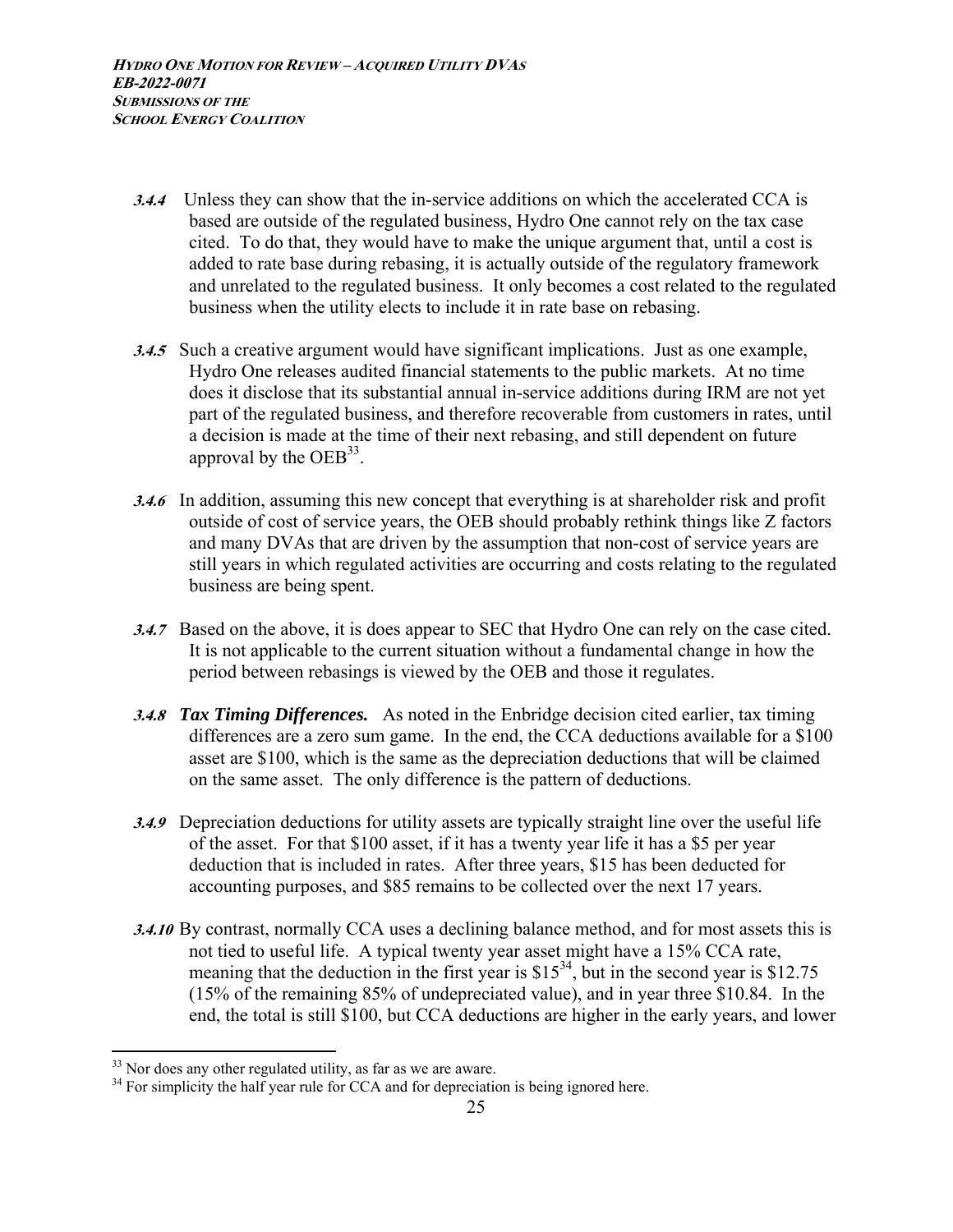in the later years. After three years in this example, CCA deductions of \$38.59 have been taken, with \$61.41 left to be deducted in the future.

- **3.4.11** The accelerated CCA program then exacerbated this difference. Just to give a hypothetical, under that program that \$100 asset, if qualified, would have a 45% CCA rate, meaning that CCA in year one would be \$45, and in year two would be \$24.75, and in year three would be \$13.61, for a total of \$83.36 of tax deductions over three years, leaving \$16.64 left to be deducted in future years.
- **3.4.12** In this hypothetical example, therefore, after three years in IRM this \$100 asset would have had \$15 of depreciation claimed, with \$85 left to recover from customers after rebasing. Under normal CCA, after three years \$38.59 of CCA would have been claimed, with \$61.41 left to be claimed after rebasing to reduce customer rates. Under accelerated CCA, after three years \$83.36 of CCA would have been claimed, with \$16.64 left to be claimed after rebasing to reduce customer rates.
- **3.4.13** The actual numbers don't really matter here. What is important is the pattern, and the material mismatch.
- **3.4.14** OEB policy, which sets cost of service rates on the basis of the actual taxes payable methodology, already allocates the tax benefit associated with normal CCA to shareholders during non-cost of service years. This policy is largely an artifact of a time in the past when almost all rates were set annually based on cost of service. It was intended at the time to ensure that the ratepayers get the full benefit of tax timing differences immediately that they are available, each year, using cost of service.
- **3.4.15** As the OEB has shifted more and more to formula-based ratemaking, the actual taxes payable methodology has not been changed, with the result that utilities during formula ratemaking years enjoy tax deductions in excess of the depreciation they are charging in rates. For any growing utility, this is an ongoing benefit to the utility shareholders at the expense of the ratepayers.
- **3.4.16** While this is rarely discussed, the apparent justification for this is that rate formulae are based on a comprehensive view of the normal annual increases in utility costs. Therefore, at least in theory the IRM formula already captures some or all of the impact of the differential between CCA tax deductions and depreciation rates  $35$ .
- **3.4.17** Into that situation then comes the accelerated CCA. There is no argument that past data on which formula-based rates are set includes the impacts of accelerated CCA, and therefore the Board has correctly identified that this is an extra benefit that accrues to utilities that are on formula-based rates, at the expense of customers. Account 1592,

 $35$  Technically, given the methodology used by the OEB to set I-x, it probably does not capture normal tax timing differences.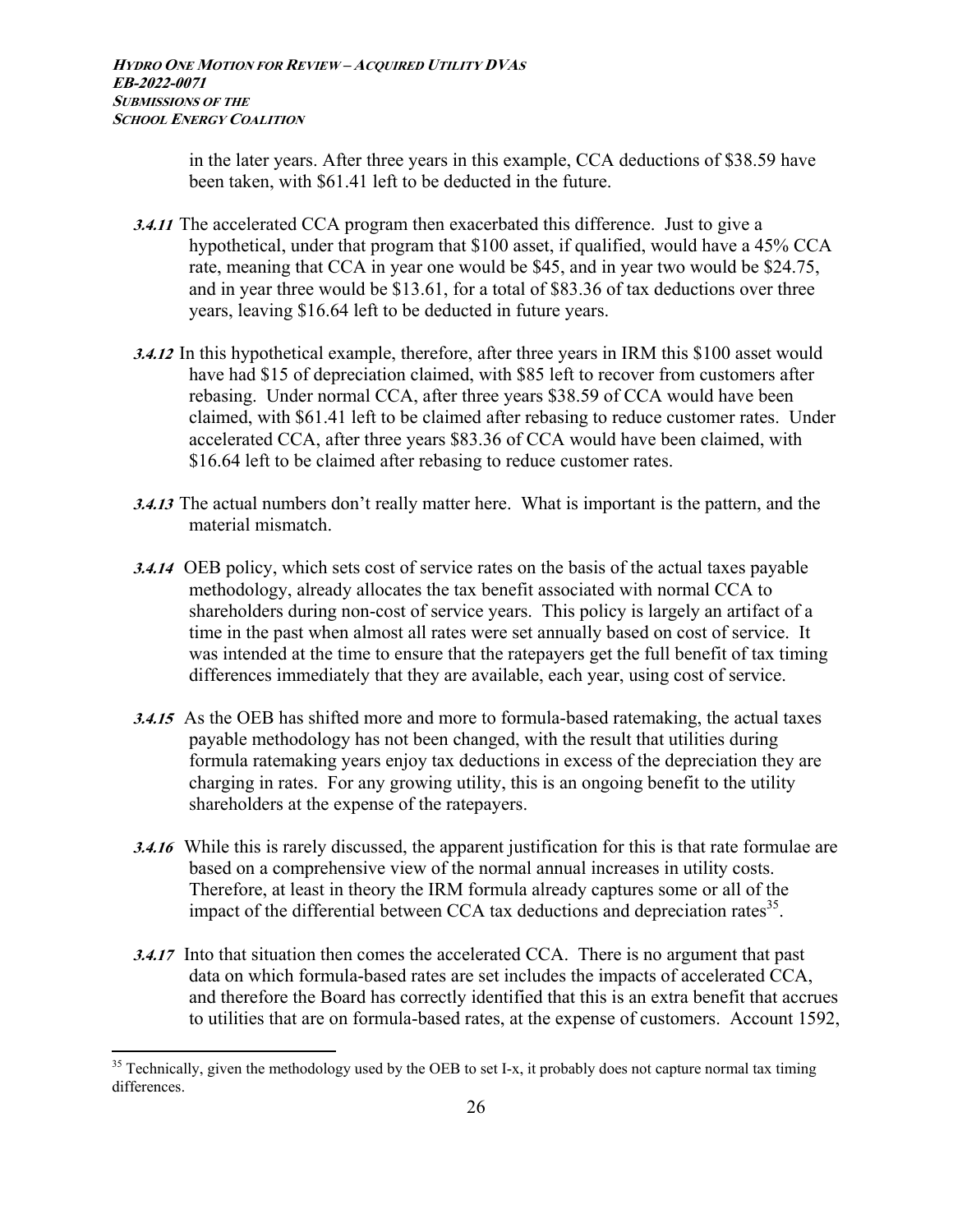Subaccount CCA Changes is the way to fix that. This is well described in the Enbridge decision quote provided earlier.

- **3.4.18** *Benefits Follow Costs Who Bears the Cost?* The Hydro One argument appears to be that, during a formula-based ratemaking period, it is the shareholders that are bearing the cost of capital assets. It is only on rebasing that any costs are borne by customers in rates.
- **3.4.19** That is wrong on two counts.
- **3.4.20** First, capital costs are never borne by shareholders at all. Capital costs are, under rate of return regulation, financed by shareholders. For that financing activity, they are paid a rate of return that covers their cost of debt, their return on equity, and the tax on their ROE (calculated as if they were not also receiving tax timing differences from the normal CCA pattern). Where capital costs are incurred during a formula-based rate period, most of those capital costs will ultimately be included in rates on rebasing, and so will quite obviously be borne by customers.
- **3.4.21** Second, during a formula-based rate period the cost of existing assets in rates is declining, due to reduced depreciation on fully depreciated assets, and due to declining rate base of existing assets and thus declining cost of capital on those assets, and due to the availability of depreciation to finance assets. These factors combine to make funds available to the utility for new assets, which will then attract tax timing differences due to the CCA on those assets. For a growing utility, this does not cover the entire cost of new assets, but does cover most of it. If the utility also has a rate formula that increases rates (for example I-x), that provides further funds to invest in new capital assets.
- **3.4.22** The cost of capital assets added during a non-cost of service year is therefore borne all (or almost all) by customers in rates, either through the effects of the rate plan itself, or on rebasing when the remainder of the assets are added to rate base.
- **3.4.23** *Benefits Follow Costs Applied.* The result of this analysis is that, if benefits follow costs is actually applied to tax timing differences, more will be allocated to customers in rate reductions, and less will be enjoyed by utility shareholders.
- **3.4.24** To go back to the above example, a \$100 twenty year asset is acquired three years before rebasing. At the time of rebasing, \$85 is still to be paid in rates through the depreciation component of rate base. In addition, some portion of the \$15 not included in rate base on rebasing was actually covered by the rate plan. Even if you assume that only \$10 of the cost was covered by existing depreciation and by declining rate base and by the rate formula (a very low assumption), the result is that customers bear 95% of the cost in rates.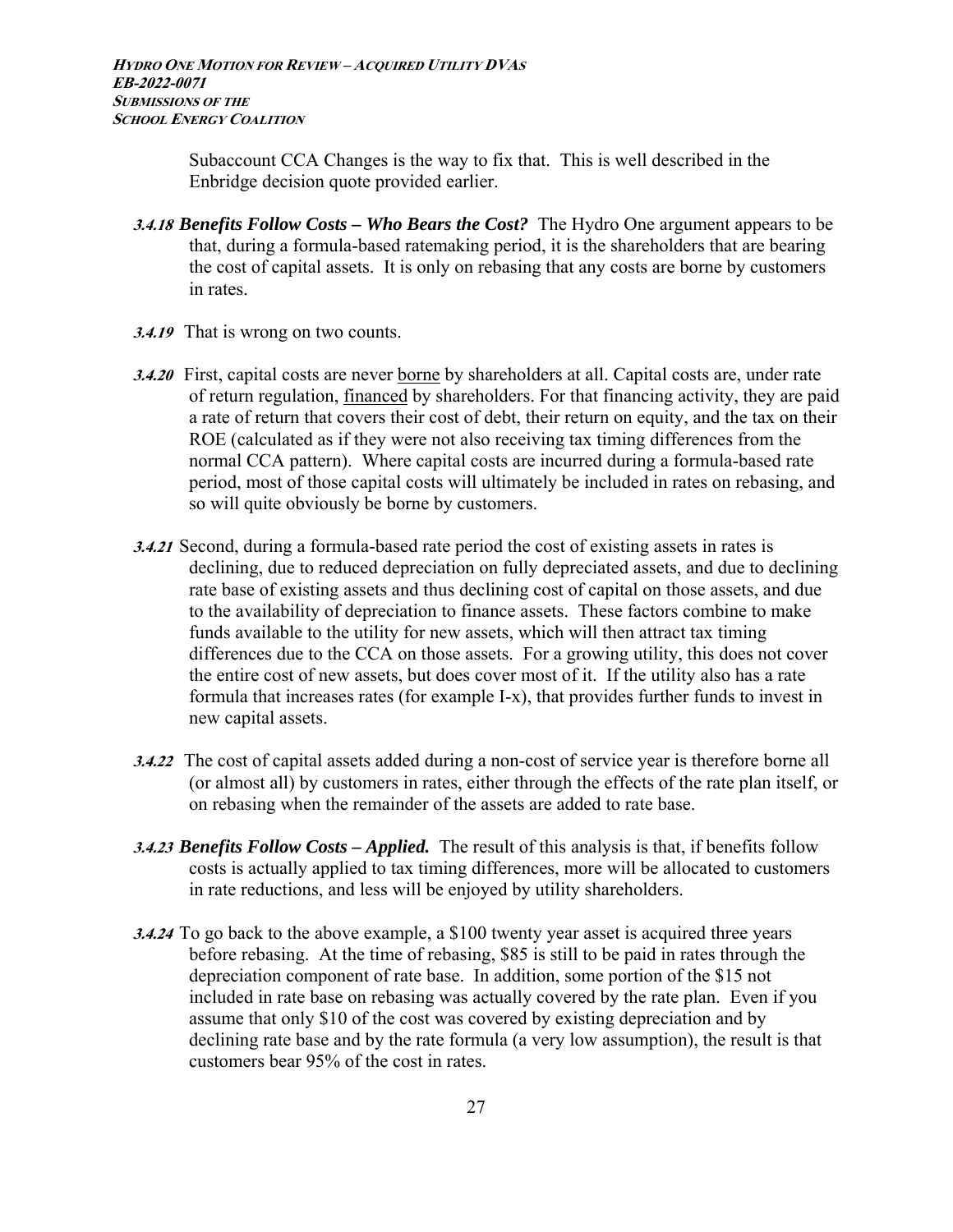- **3.4.25** It therefore stands to reason (applying benefits follow costs) that the customers should benefit from 95% of the tax deductions associated with the asset. However, as we saw from the example (even before applying the accelerated CCA) the customers only end up with 61.41% of the tax deductions under the actual taxes payable methodology, having lost the early CCA in the first three years (which benefitted the shareholders).
- **3.4.26** Therefore, if benefits follow costs actually must in law apply to tax timing differences, then the rates of the ratepayers on rebasing have to be reduced so that they recover 95% of the tax savings associated with those timing differences, not 61.41%. At least the first 33.59% of the tax savings (95% less 61.41%) would have to reduce rates in the rebasing year (since those timing benefits have already accrued), and the remainder would be captured by continued use of the actual taxes payable methodology (perhaps adjusted in favour of the customers during the next IRM period).
- **3.4.27** The accelerated CCA program would then increase this re-allocation. In the example, the ratepayers are entitled to 95% of the tax savings, because they are bearing 95% of the costs, but they only end up with 16.64% of the tax savings under the Hydro One theory (i.e. without Account 1592). Therefore, to apply benefits follow costs 78.36% of the tax timing benefits (not just the accelerated CCA, but all of the timing differences) would have to be used to reduce rates in the year of rebasing.
- **3.4.28** SEC notes that the effect of Account 1592 is that, in this example, customers bear 95% of the costs of new capital assets in their rates, but receive only 61.41% of the tax benefits, the same as if there was no accelerated CCA. Under a true benefits follow costs rule, customers would have to receive 95% of the tax benefits.
- **3.4.29** SEC therefore submits that, if benefits follow costs is applied to tax timing differences, as alleged by Hydro One to be a legal requirement binding on the Board, then the necessary result is that Hydro One and its shareholders receive a lower percentage of the tax benefits, and the customer receive a greater percentage of the tax benefits.

## **3.5** *Conclusion*

- **3.5.1** SEC therefore submits that:
	- **(a)** If the Applicant is alleging that benefits follow costs legally prevents the OEB from applying Account 1592, Subaccount CCA Changes to capital assets of a utility acquired outside of a cost of service year:
		- **(i)** The OEB should convert this into a generic proceeding so that all parties that have a material interest in the outcome can receive notice and be heard, and
		- **(ii)** In that proceeding, the result will be, if the benefits follow costs rule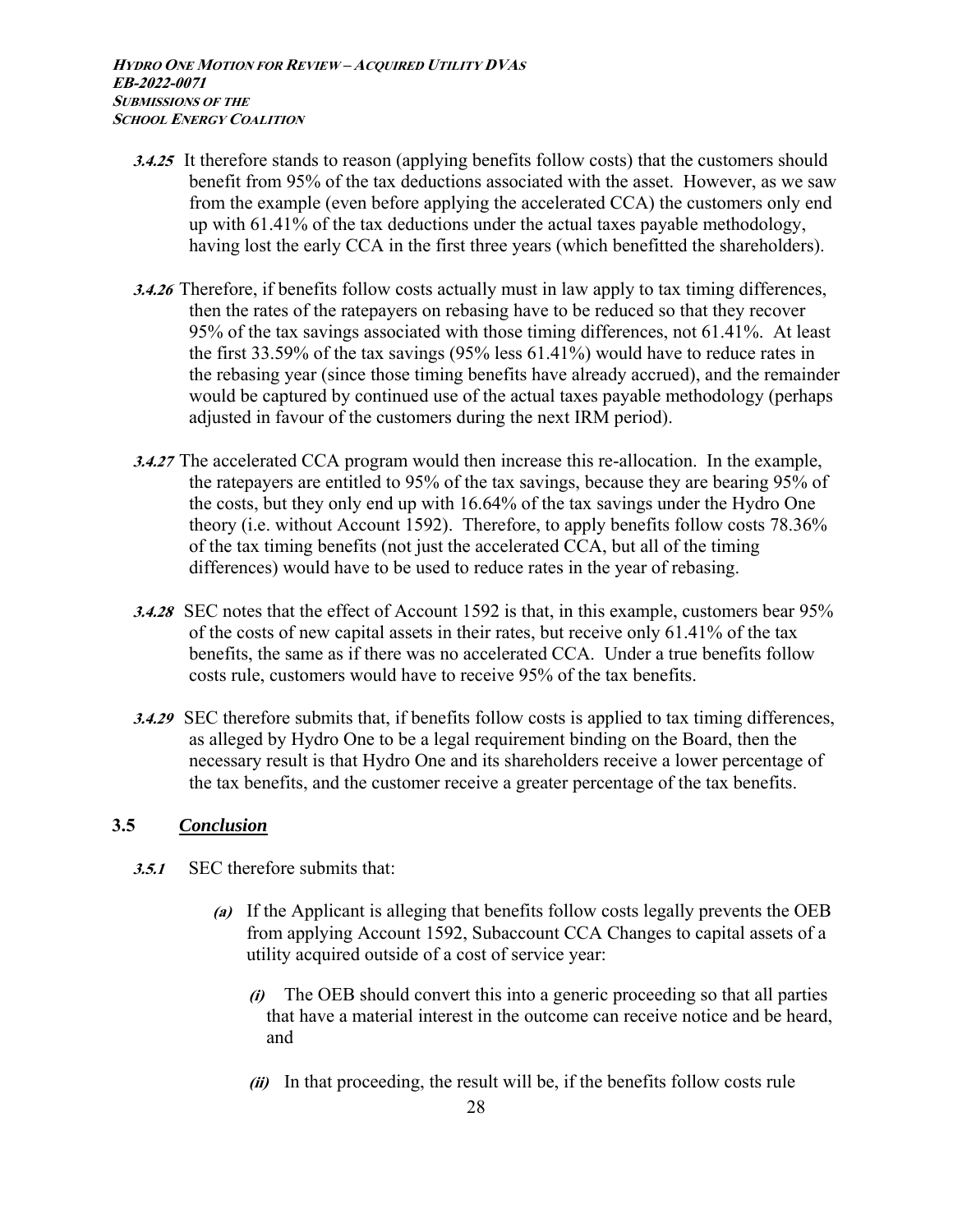applies, the allocation of benefits from tax timing differences to customers will increase, and the allocation to utility shareholders, including Hydro One, will decrease.

- **(b)** If the Applicant is alleging that the Acquired Utilities are somehow different from other utilities,
	- **(i)** No submissions or evidence have been provided in that regard, so there is no case for parties to answer; and
	- **(ii)** In any case, the reasoning of the OEB in EB-2020-0134, the Enbridge case, is a complete and conclusive response to any claim by Hydro One.